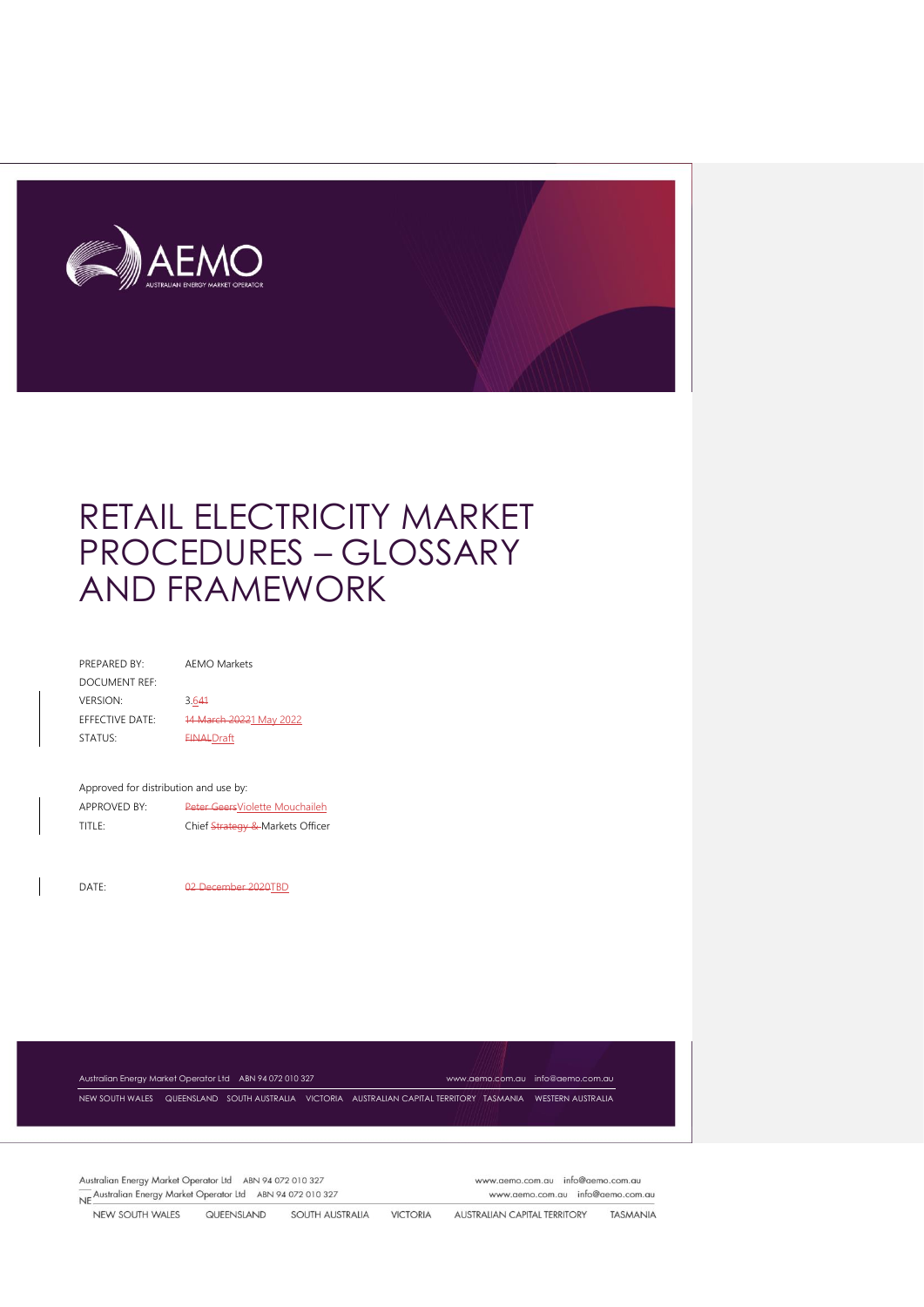

#### **VERSION RELEASE HISTORY**

| Version    | <b>Effective Date</b>       | Summary of Changes                                                                                                                                                                                                                                                  |
|------------|-----------------------------|---------------------------------------------------------------------------------------------------------------------------------------------------------------------------------------------------------------------------------------------------------------------|
| 1.0        | 1 December 2017             | First Issue                                                                                                                                                                                                                                                         |
| 1.1        | 1 December 2017             | Updated for POC Procedure Changes (Package 2)                                                                                                                                                                                                                       |
| 2.0        | 1 December 2017             | Updated to incorporate changes following IEC consultation (affecting B2B Procedures)<br>and to include information required by NER clause 7.16.1(f)                                                                                                                 |
| 2.1        | 1 December 2017             | Updated following first stage of consultation.                                                                                                                                                                                                                      |
| 2.2        | 1 December 2017             | Updated following second stage of consultation.                                                                                                                                                                                                                     |
| 2.3        | 1 October 2021              | Customer Switching version                                                                                                                                                                                                                                          |
| 3.0        | 1 October 2021              | Updated for National Electricity Amendment (Five Minute Settlement) Rule 2017 No. 15.                                                                                                                                                                               |
| 3.1        | 1 October 2021              | Updated to incorporate National Electricity Amendment (Global settlement and market<br>reconciliation) Rule 2018 No. 14.                                                                                                                                            |
| 3.11       | 1 October 2021              | Updated to include changes for the Metering ICF Package 2020 consultation, the<br>changes are for the following Information Change Requests (ICFs):<br>ICF_027 Average Daily Load (ADL) definition                                                                  |
| 3.2        | 1 October 2021              | Version placeholder for v2.3, v3.0 and v3.1 consolidation                                                                                                                                                                                                           |
| 3.3        | 24 October 2021             | Version placeholder for Wholesale Demand Response                                                                                                                                                                                                                   |
| 3.4        | 14 March 2022               | MSATS Standing Data Review - New and amended fields                                                                                                                                                                                                                 |
| 3.41       | 14 March 2022               | Updated to include changes for the Metering ICF Package 2020 consultation, the<br>changes are for the following Information Change Requests (ICFs):<br>ICF_020 Changes to the clause 4.2 of the SLP to avoid confusion with the<br>terms validation vs verification |
| 3.5<br>3.6 | 14 March 2022<br>1 May 2022 | Version placeholder for v3.2, v3.3 and v3.41 consolidation.<br>Updated to include changes for the Retail Electricity Market Procedures March 2021<br>Consultation                                                                                                   |

Doc Ref: 14 March 20221 May 2022 20031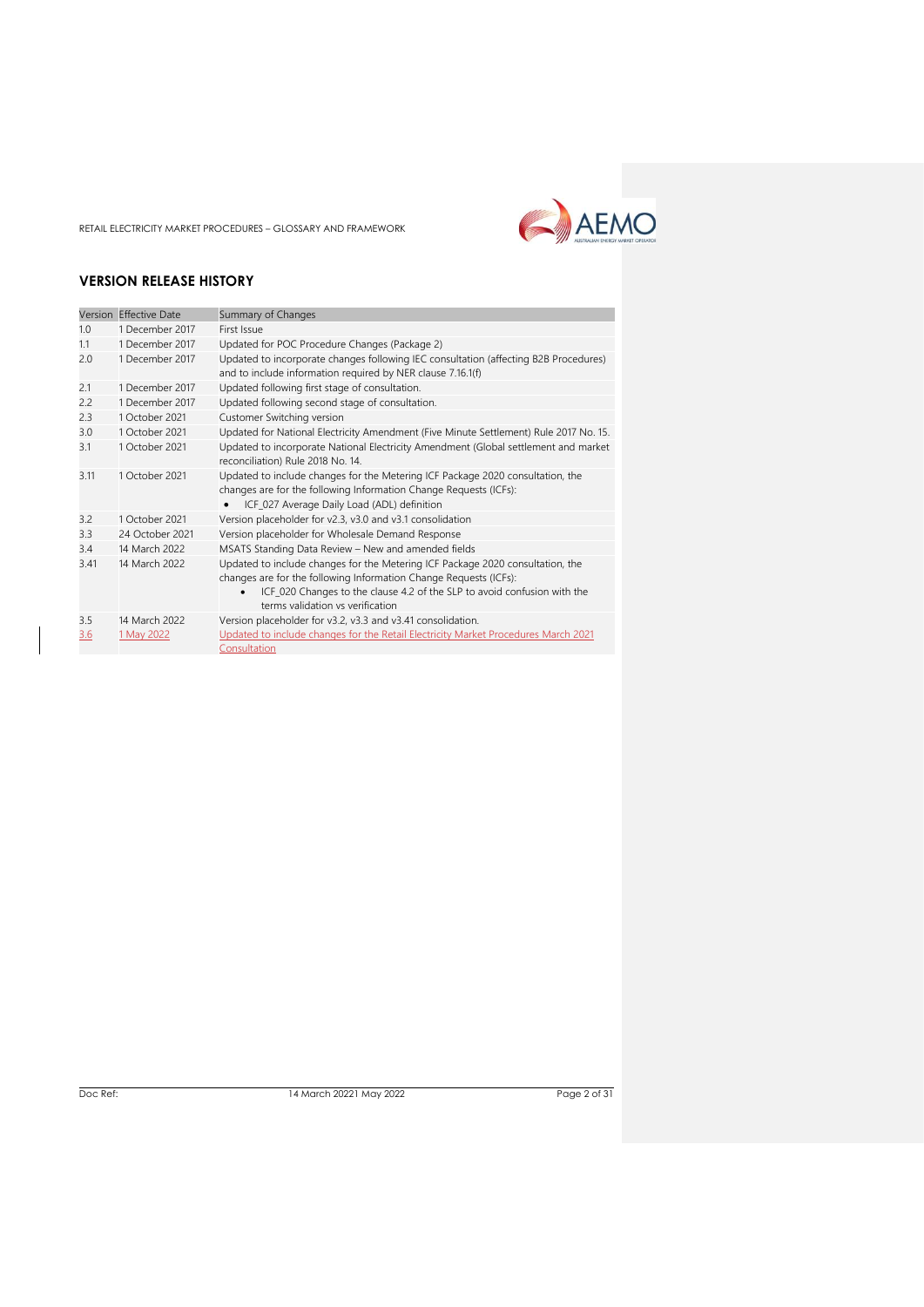

#### **CONTENTS**

| 1.   | <b>INTRODUCTION</b>                                              | 4               |  |
|------|------------------------------------------------------------------|-----------------|--|
| 1.1  | Purpose and Scope                                                | 4               |  |
| 1.2  | Definitions and Interpretation                                   | $\overline{4}$  |  |
| 1.3  | Related AEMO Documents                                           | 5               |  |
| 2.   | <b>FRAMEWORK</b>                                                 | $\overline{7}$  |  |
| 2.1  | The Role of the Retail Market in the NEM                         | $\overline{7}$  |  |
| 2.2  | Structure of Retail Electricity Market Procedures                | 8               |  |
| 2.3  | Metrology Procedure                                              | 8               |  |
| 2.4  | Guidelines for the Clarification of the National Measurement Act | 9               |  |
| 2.5  | <b>B2B Procedures</b>                                            | 9               |  |
| 2.6  | <b>MSATS Procedures</b>                                          | 10 <sup>°</sup> |  |
| 2.7  | Service Provision                                                | 11              |  |
| 2.8  | Metering Data Provision Procedures                               | 13              |  |
| 2.9  | Use of RP                                                        | 13              |  |
| 2.10 | Use of LNSP to refer to ENM                                      | 13              |  |
| 2.11 | Temporal References to Roles                                     | 13              |  |
| 3.   | <b>B2B PROCEDURES</b>                                            | 13              |  |
| 3.1  | Basic Exchange Model                                             | 13              |  |
| 3.2  | Diagrams                                                         | 13              |  |
| 4.   | SUPPORTING DOCUMENTS                                             | 14              |  |
| 4.1  | Metrology                                                        | 14              |  |
| 4.2  | <b>MSATS</b>                                                     | 15              |  |
| 4.3  | B <sub>2</sub> B                                                 | 15              |  |
| 4.4  | Service Provision                                                | 16              |  |
| 5.   | GLOSSARY                                                         | 1746            |  |
|      |                                                                  |                 |  |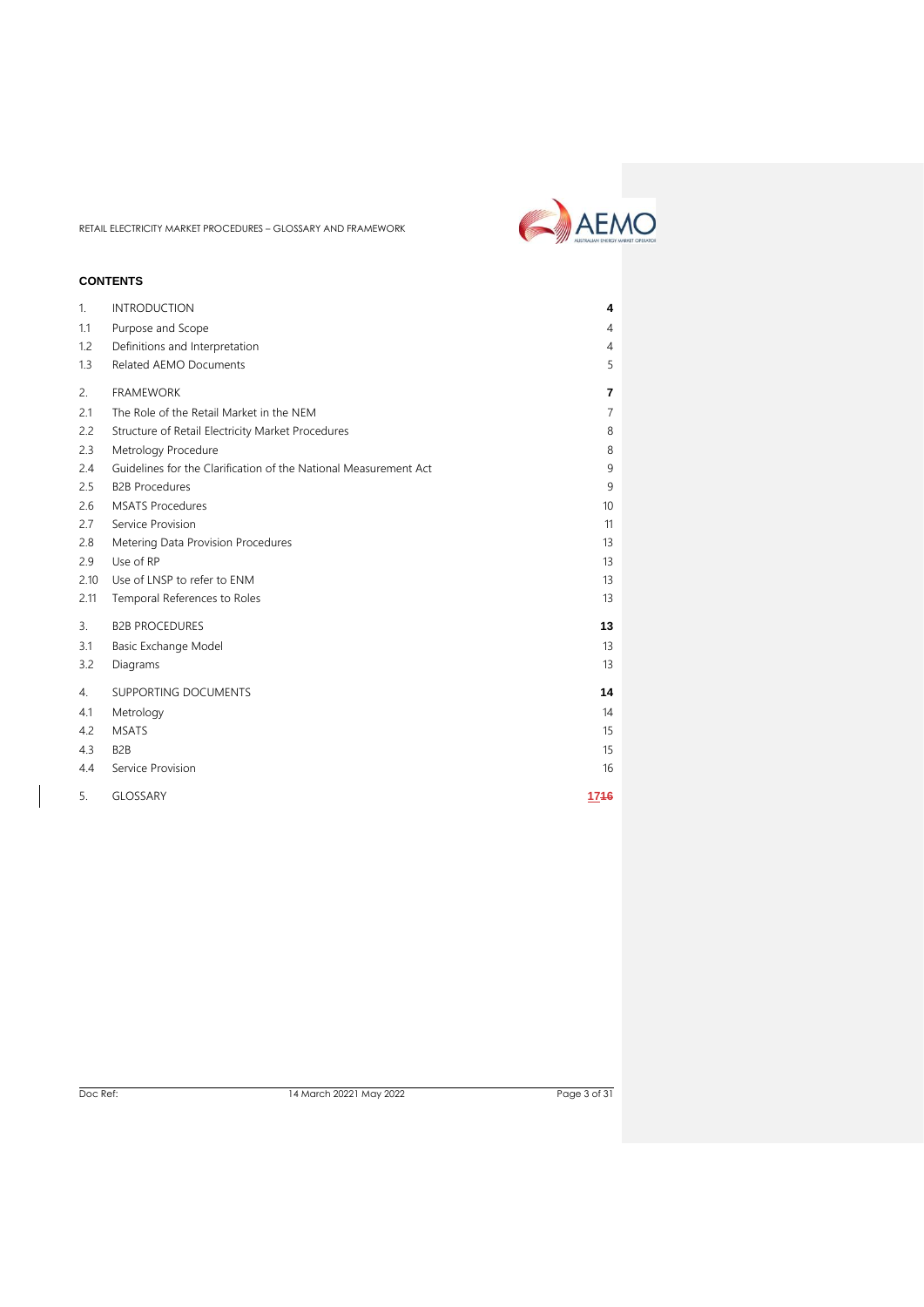

#### <span id="page-3-0"></span>**1. INTRODUCTION**

#### <span id="page-3-1"></span>**1.1 Purpose and Scope**

This document is provided to assist users of the Retail Electricity Market Procedures in understanding the overall framework within which they operate and also contains a dictionary of terms used in the Retail Electricity Market Procedures.

This document forms part of each of the Retail Electricity Market Procedures and will be amended when another Retail Electricity Market Procedure requires amendment. The consultation process applicable to the relevant Retail Electricity Market Procedure will also apply to the necessary amendments to this document.

This document also fulfils AEMO's obligation under clause 7.16.1(f) of the NER and includes a list of procedures authorised under Chapter 7 of the NER and all supporting documentation.

#### <span id="page-3-2"></span>**1.2 Definitions and Interpretation**

#### **1.2.1 Glossary**

Where a defined term is used only in one Retail Electricity Market Procedure, that term will be defined in that Retail Electricity Market Procedure.

Capitalised words, phrases and abbreviations that are used in more than one Retail Electricity Market Procedure are set out in section 6 and have the meanings set out opposite them when used in this document and the Retail Electricity Market Procedures.

Italicised terms used in the Retail Electricity Market Procedures have the same meanings given to those terms in the National Electricity Rules (NER) unless otherwise specified.

#### **1.2.2 Business Documents & Business Signals in B2B Procedures**

- (a) Business Documents, such as 'ServiceOrderRequest', are indicated by underlining and upper camel case.
- (b) Business Signals, such as '*BusinessReceipt*' are indicated by underlining, upper camel case and italics*.*
- (c) Fields within a Business Document or Business Signal are indicated by upper camel case and italics. For example: '*ServiceOrderType'*.

#### **1.2.3 Interpretation**

The following principles of interpretation apply to the Retail Electricity Market Procedures unless expressly indicated otherwise:

- (a) This document and the Retail Electricity Market Procedures are subject to the principles of interpretation set out in Schedule 2 of the *National Electricity Law*.
- (b) The NER prevail over this document and the Retail Electricity Market Procedures to the extent of any inconsistency.
- (c) The MSATS Procedures prevail over the B2B Procedures to the extent of any inconsistency.
- (d) References to time in:
	- (i) Retail Electricity Market Procedures (except for *B2B Procedures*) are to Eastern Standard Time; and

Doc Ref: 14 March 20221 May 2022 Page 4 of 31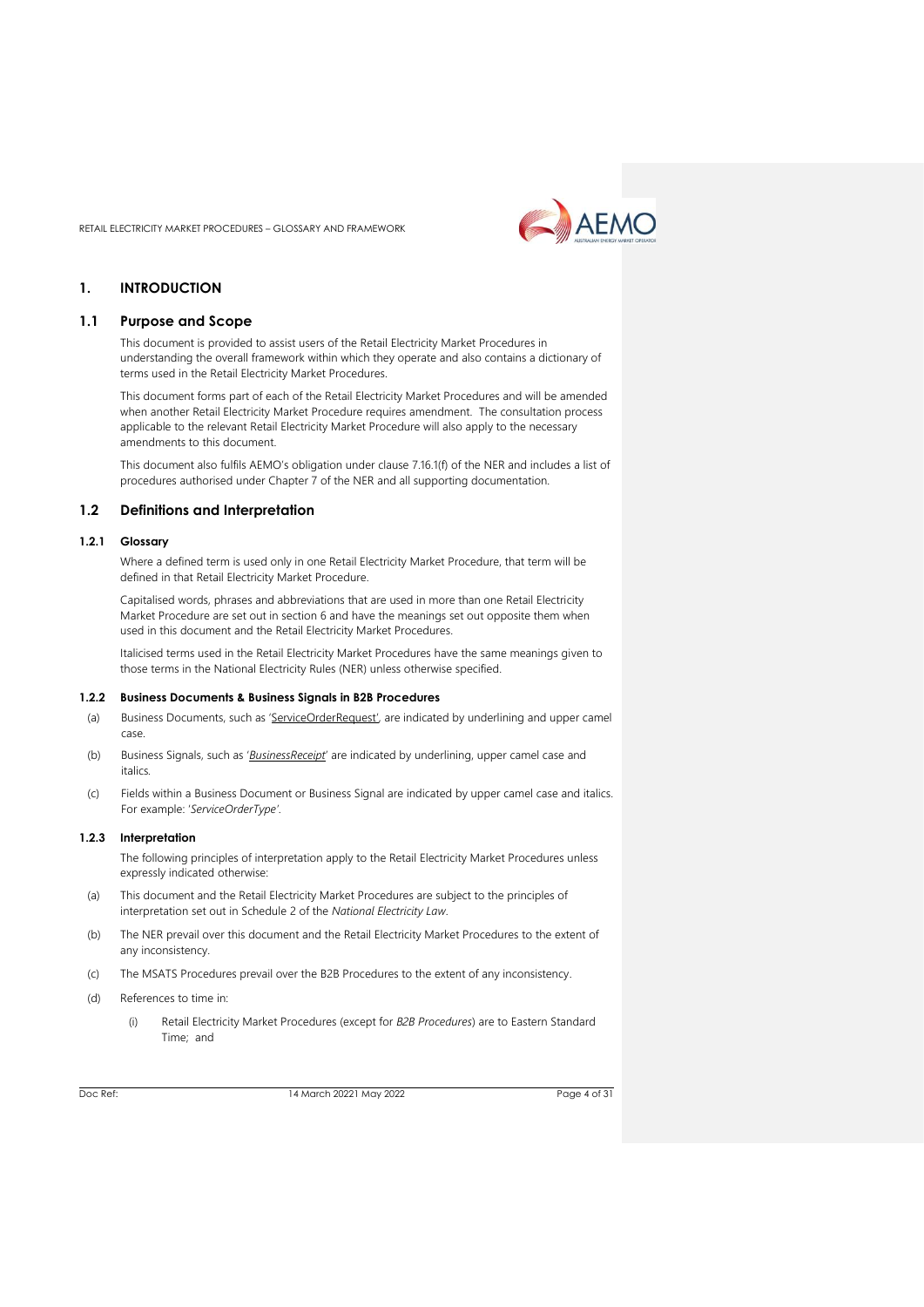

- (ii) *B2B Procedures* refer to the time applicable at the Site to which a B2B Transaction relates (local time).
- (e) The expressions 'within one Business Day' or 'next Business Day' in B2B Procedure: Service Order Process mean by 11:59pm on the next Business Day.
- (f) References to currency are to Australian dollars.
- (g) Diagrams are provided as an overview. In case of ambiguity between a diagram and the text of this document, the text will prevail over any diagram.

#### <span id="page-4-0"></span>**1.3 Related AEMO Documents**

| Title                                                                              | Location                                                                                                                                |
|------------------------------------------------------------------------------------|-----------------------------------------------------------------------------------------------------------------------------------------|
| <b>B2B Guide</b>                                                                   | http://www.aemo.com.au/Electricity/National-Electricity-Market-NEM/Retail-and-<br>metering/Business-to-business-procedures              |
| B2B Procedure: Customer<br>and Site Details Notification<br>Process                | http://www.aemo.com.au/Electricity/National-Electricity-Market-NEM/Retail-and-<br>metering/Business-to-business-procedures              |
| B2B Procedure: Meter Data<br>Process                                               | http://www.aemo.com.au/Electricity/National-Electricity-Market-NEM/Retail-and-<br>metering/Business-to-business-procedures              |
| B2B Procedure: One Way<br><b>Notification Process</b>                              | http://www.aemo.com.au/Electricity/National-Electricity-Market-NEM/Retail-and-<br>metering/Business-to-business-procedures              |
| B2B Procedure: Service Order<br>Process                                            | http://www.aemo.com.au/Electricity/National-Electricity-Market-NEM/Retail-and-<br>metering/Business-to-business-procedures              |
| B2B Procedure: Technical<br>Delivery Specification                                 | http://www.aemo.com.au/Electricity/National-Electricity-Market-NEM/Retail-and-<br>metering/Business-to-business-procedures              |
| <b>CATS Procedures</b>                                                             | http://www.aemo.com.au/Electricity/National-Electricity-Market-NEM/Retail-and-<br>metering/Market-Settlement-and-Transfer-Solutions     |
| Default and Deregistration<br>Procedure                                            | http://www.aemo.com.au/Electricity/National-Electricity-Market-NEM/Retail-and-<br>metering/Accreditation-and-Registration               |
|                                                                                    |                                                                                                                                         |
| Exemption Procedure -<br>Metering Installation Data<br><b>Storage Requirements</b> | <b>TBA</b>                                                                                                                              |
| Exemption Procedure -<br>Metering Installation<br>Malfunctions                     | http://www.aemo.com.au/Electricity/National-Electricity-Market-NEM/Retail-and-<br>metering/Metering-procedures-guidelines-and-processes |
| Guide to the Role of Metering<br>Coordinator                                       | http://www.aemo.com.au/Electricity/National-Electricity-Market-NEM/Retail-and-<br>metering/Accreditation-and-Registration               |
| Guidelines for the Clarification<br>of the National Measurement<br>Act             | http://www.aemo.com.au/Electricity/National-Electricity-Market-NEM/Retail-and-<br>metering/Metrology-Procedures-and-Unmetered-Loads     |
| <b>MDFF Specification</b>                                                          | http://www.aemo.com.au/Electricity/National-Electricity-Market-NEM/Retail-and-<br>metering/Metering-procedures-quidelines-and-processes |
| <b>MDM Procedures</b>                                                              | http://www.aemo.com.au/Electricity/National-Electricity-Market-NEM/Retail-and-<br>metering/Market-Settlement-and-Transfer-Solutions     |
| MDM File Format and Load<br>Process                                                | http://www.aemo.com.au/Electricity/National-Electricity-Market-NEM/Retail-and-<br>metering/Metering-procedures-guidelines-and-processes |

Doc Ref: 14 March 20221 May 2022 2022 Page 5 of 31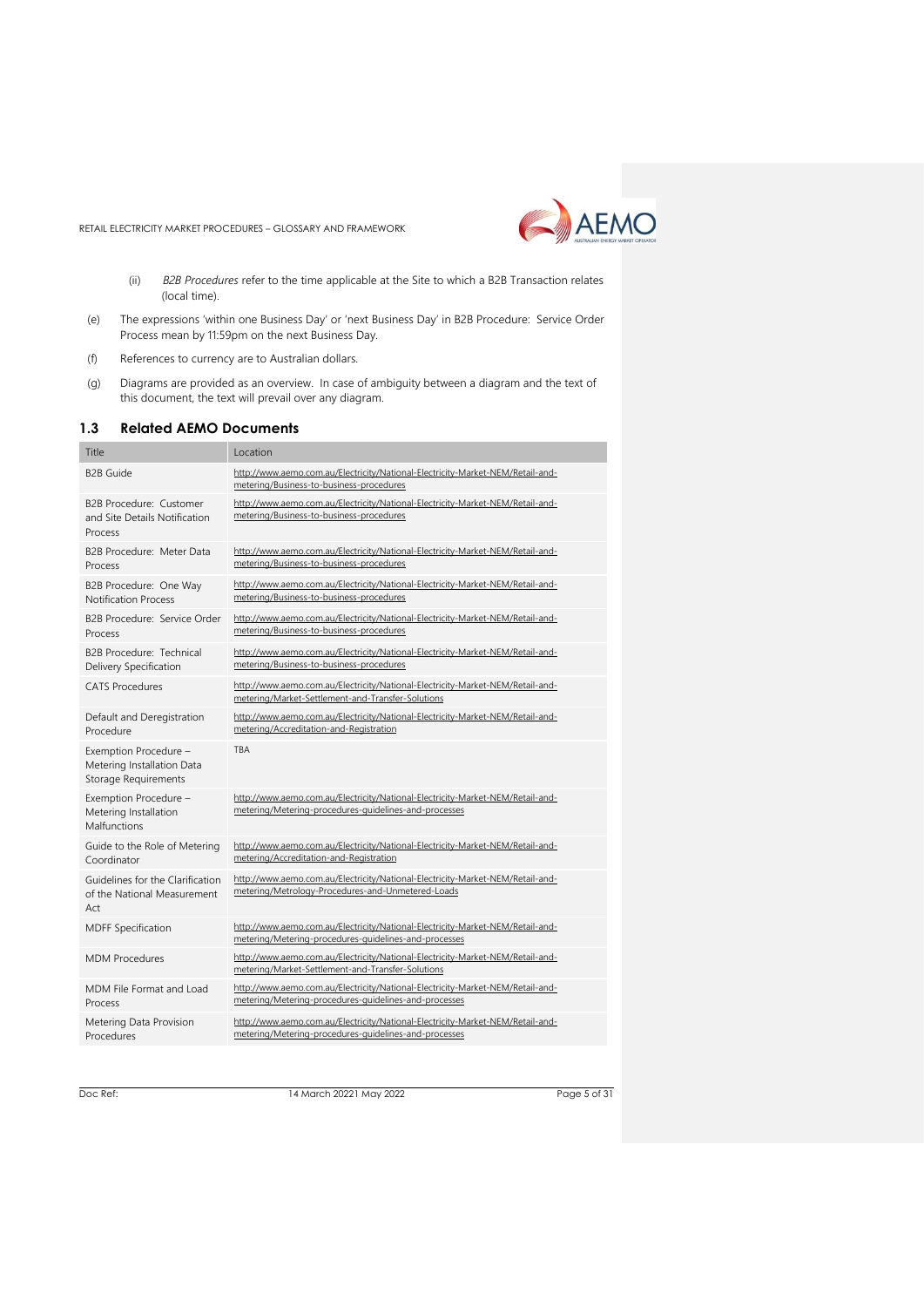

| Title                                                  | Location                                                                                                                                |
|--------------------------------------------------------|-----------------------------------------------------------------------------------------------------------------------------------------|
| Metrology Procedure: Part A                            | http://www.aemo.com.au/Electricity/National-Electricity-Market-NEM/Retail-and-<br>metering/Metrology-Procedures-and-Unmetered-Loads     |
| Metrology Procedure: Part B                            | http://www.aemo.com.au/Electricity/National-Electricity-Market-NEM/Retail-and-<br>metering/Metrology-Procedures-and-Unmetered-Loads     |
| <b>NEM RoLR Processes</b>                              | http://www.aemo.com.au/Electricity/National-Electricity-Market-NEM/Retail-and-<br>metering/Market-Settlement-and-Transfer-Solutions     |
| <b>NMI Procedures</b>                                  | http://www.aemo.com.au/Electricity/National-Electricity-Market-NEM/Retail-and-<br>metering/Metering-procedures-guidelines-and-processes |
| <b>Oualification Procedure</b>                         | http://www.aemo.com.au/Electricity/National-Electricity-Market-NEM/Retail-and-<br>metering/Accreditation-and-Registration               |
| Service Level Procedure<br>(ENM)                       | http://www.aemo.com.au/Electricity/National-Electricity-Market-NEM/Retail-and-<br>metering/Metering-procedures-guidelines-and-processes |
| Service Level Procedure<br>(MDP)                       | http://www.aemo.com.au/Electricity/National-Electricity-Market-NEM/Retail-and-<br>metering/Metering-procedures-guidelines-and-processes |
| Service Level Procedure (MP)                           | http://www.aemo.com.au/Electricity/National-Electricity-Market-NEM/Retail-and-<br>metering/Metering-procedures-guidelines-and-processes |
| List of Special and<br><b>Technology Related Sites</b> | http://www.aemo.com.au/Electricity/National-Electricity-Market-NEM/Retail-and-<br>metering/Metering-procedures-guidelines-and-processes |
| Unmetered Load Guideline                               | http://www.aemo.com.au/Electricity/National-Electricity-Market-NEM/Retail-and-<br>metering/Metrology-Procedures-and-Unmetered-Loads     |
| <b>WIGS Procedures</b>                                 | http://www.aemo.com.au/Electricity/National-Electricity-Market-NEM/Retail-and-<br>metering/Market-Settlement-and-Transfer-Solutions     |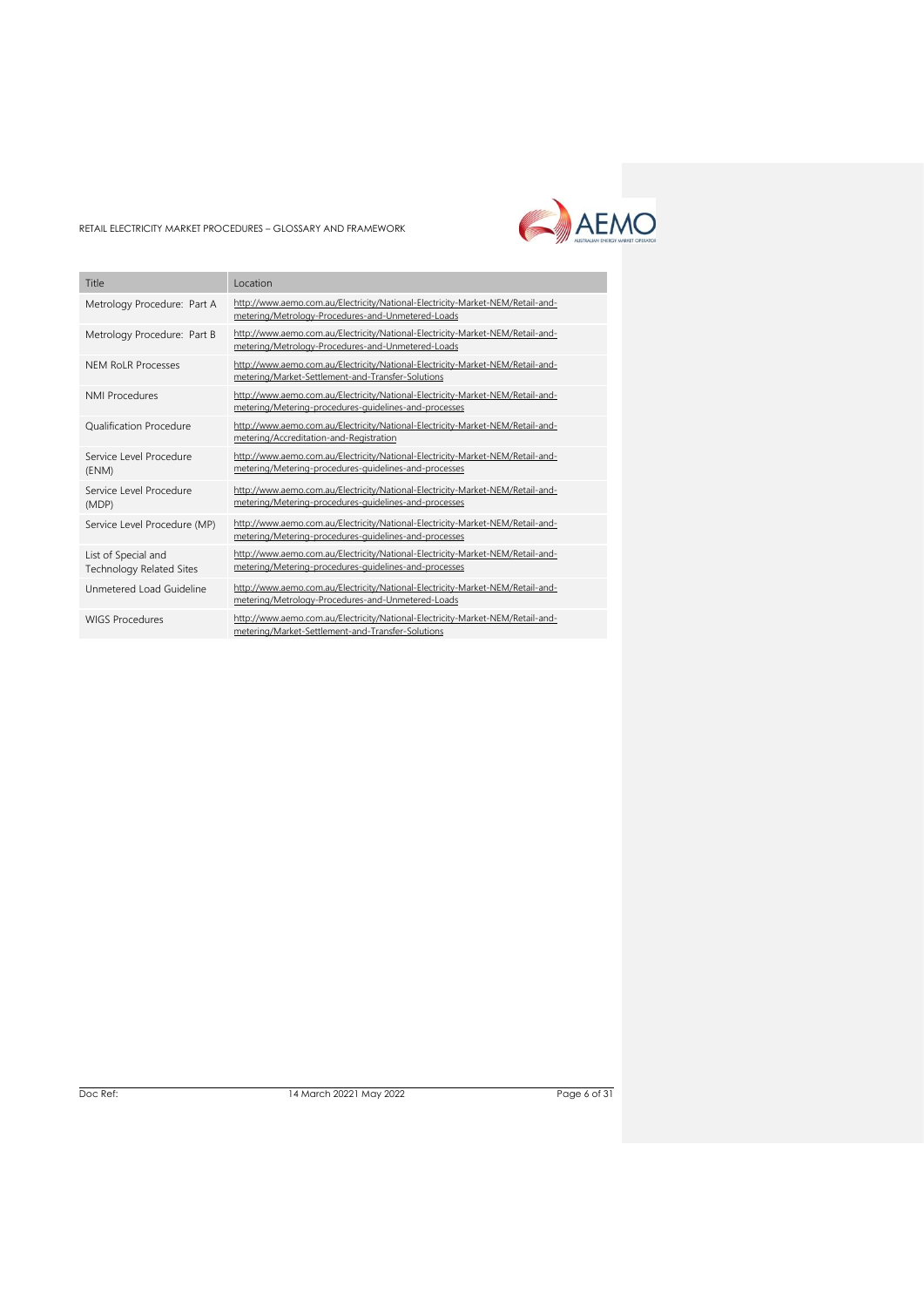

#### <span id="page-6-0"></span>**2. FRAMEWORK**

#### <span id="page-6-1"></span>**2.1 The Role of the Retail Market in the NEM**

The physical production of electricity is carried out using various technologies and transported through high voltage *transmission lines* to *distribution networks* that operate at *low voltage* and deliver electricity to End Users at the required *voltage*.

In financial terms, *Generators* who produce electricity in the *NEM* are required to sell their output through the *spot market* operated by AEMO (the *NEM* is a wholesale market). *Retailers*, referred to as *Market Customers* in the *spot market*, purchase this electricity from the *spot market* and then sell it to End Users.

Full retail contestability prevails throughout the *NEM*, which means that any End User can purchase electricity from a *retailer* of their choice. For this to work, however, it is necessary to have processes and systems that facilitate an orderly transfer of End Users from one *retailer* to another, and to ensure that payment streams are not disrupted. This is the function of the retail market.

The retail market processes and systems are designed to operate alongside the *spot market* processes. Figure 1 contains a high level view (but by no means comprehensive) of these processes and systems.



**Figure 1 High Level View of Retail Electricity Market Processes**

Doc Ref: 14 March 20221 May 2022 2022 Page 7 of 31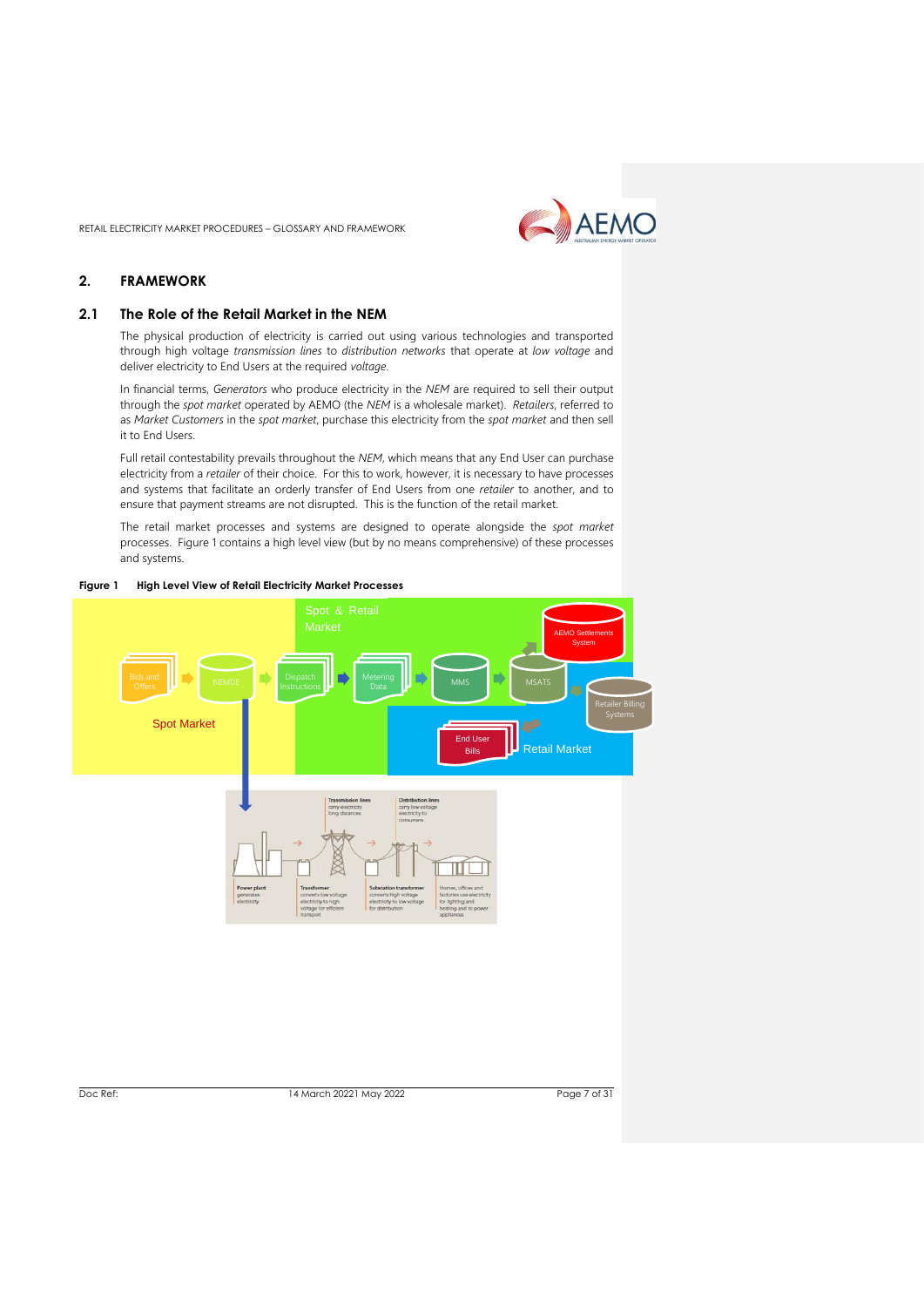

#### <span id="page-7-0"></span>**2.2 Structure of Retail Electricity Market Procedures**

In this document, 'Retail Electricity Market Procedures' refers to a number of procedures that govern the operation of the retail market.

Figure 2 depicts how the Retail Electricity Market Procedures fit together. A fuller description follows.

#### **Figure 2 Retail Electricity Market Procedures**



#### <span id="page-7-1"></span>**2.3 Metrology Procedure**

The *metrology procedure* is made in accordance with clauses 7.16.3, 7.16.4 and 7.16.5 of the NER and it is *published* in two parts, namely:

- Metrology Procedure: Part A National Electricity Market; and
- Metrology Procedure: Part B Metering Data Validation, Substitution and Estimation Procedure.

Clause 7.16.3 prescribes the mandatory content, whereas clause 7.16.5 details additional matters that may be addressed in the *metrology procedure*. Clause 7.16.4 details the process by which

Doc Ref: 14 March 20221 May 2022 2022 Page 8 of 31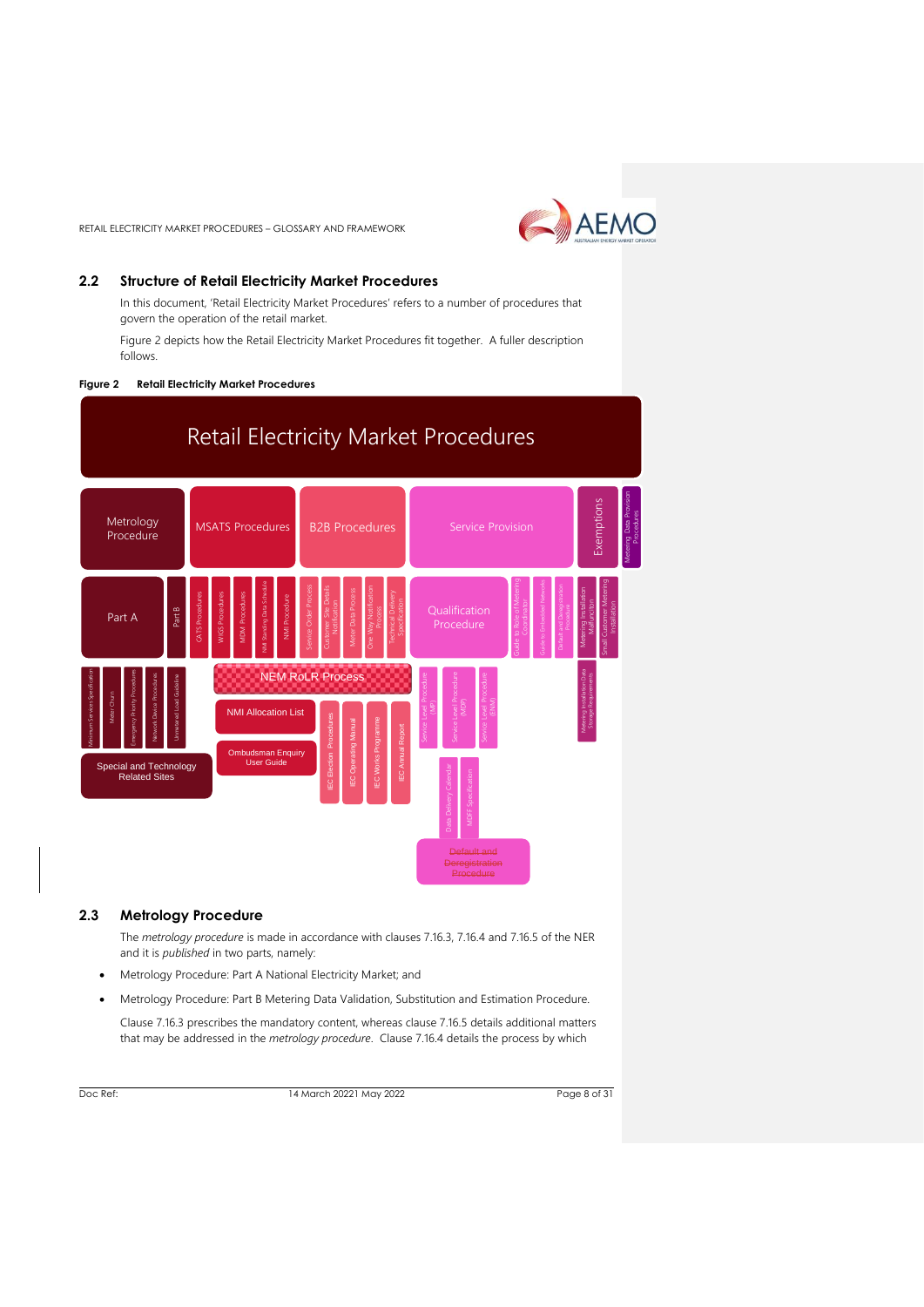

<span id="page-8-0"></span>AEMO may include *jurisdictional metrology material* in the *metrology procedure*, which only applies to type 5, 6 and 7 *metering installations*.

#### **2.3.1 Metrology Procedure: Part A**

For convenience, the following procedures under the NER have been included in the Metrology Procedure: Part A:

- procedures relating to the *minimum service specification* under clause 7.8.3(b) of the NER;
- *meter churn procedures* under clause 7.8.9(f) of the NER;
- procedures relating to *network devices* under clause 7.8.6(i) of the NER; and
- *emergency priority procedures* under 7.8.5(b) of the NER.

#### **2.3.2 Metrology Procedure: Part B**

The Unmetered Load Guideline, *published* separately from Metrology Procedure: Part B is not the subject of consultation under the NER. It details the process by which the Load Table is updated. This document is not subject to consultation under the NER.

#### **2.3.3 Special Sites and Technology Related Conditions within the National Electricity Market**

AEMO may determine under clause 7.8.2(a) of the NER that special arrangements are required to support the integrity of the collection and processing of *metering data* from nominated *metering installations* and is required by clause 7.8.12(c) to describe and *publish* those Special Sites, including the nomination of *metering installations* affected by those conditions.

<span id="page-8-1"></span>AEMO has *published* the Special and Technology Sites Document to fulfil this requirement.

#### **2.4 B2B Procedures**

AEMO is required by clause 7.16.8 of the NER to establish guidelines that clarify the application of the requirements of the National Measurement Act 1960 (Cth) to *metering installations.*

**These guidelines have been developed in consultation with the National Measurement Institute** and are *published* on AEMO's website.

#### **2.52.4 B2B Procedures**

*B2B Procedures* are developed and *published* in accordance with clause 7.17.2(i) of the NER. As permitted by clause 7.17.4(g) of the NER, they are as follows:

- B2B Procedure: Customer and Site Details Notification Process
- B2B Procedure: Meter Data Process
- B2B Procedure: Service Order Process
- B2B Procedure: Technical Delivery Specification
- B2B Procedure: RoLR Process
- B2B Procedure: One Way Notification Process.

The *Information Exchange Committee* is also required to develop the following documents relating to its operations that AEMO is required to *publish* under clause 7.17.2 of the NER, as follows:

**IEC Election Procedures** 

Doc Ref: 14 March 20221 May 2022 Page 9 of 31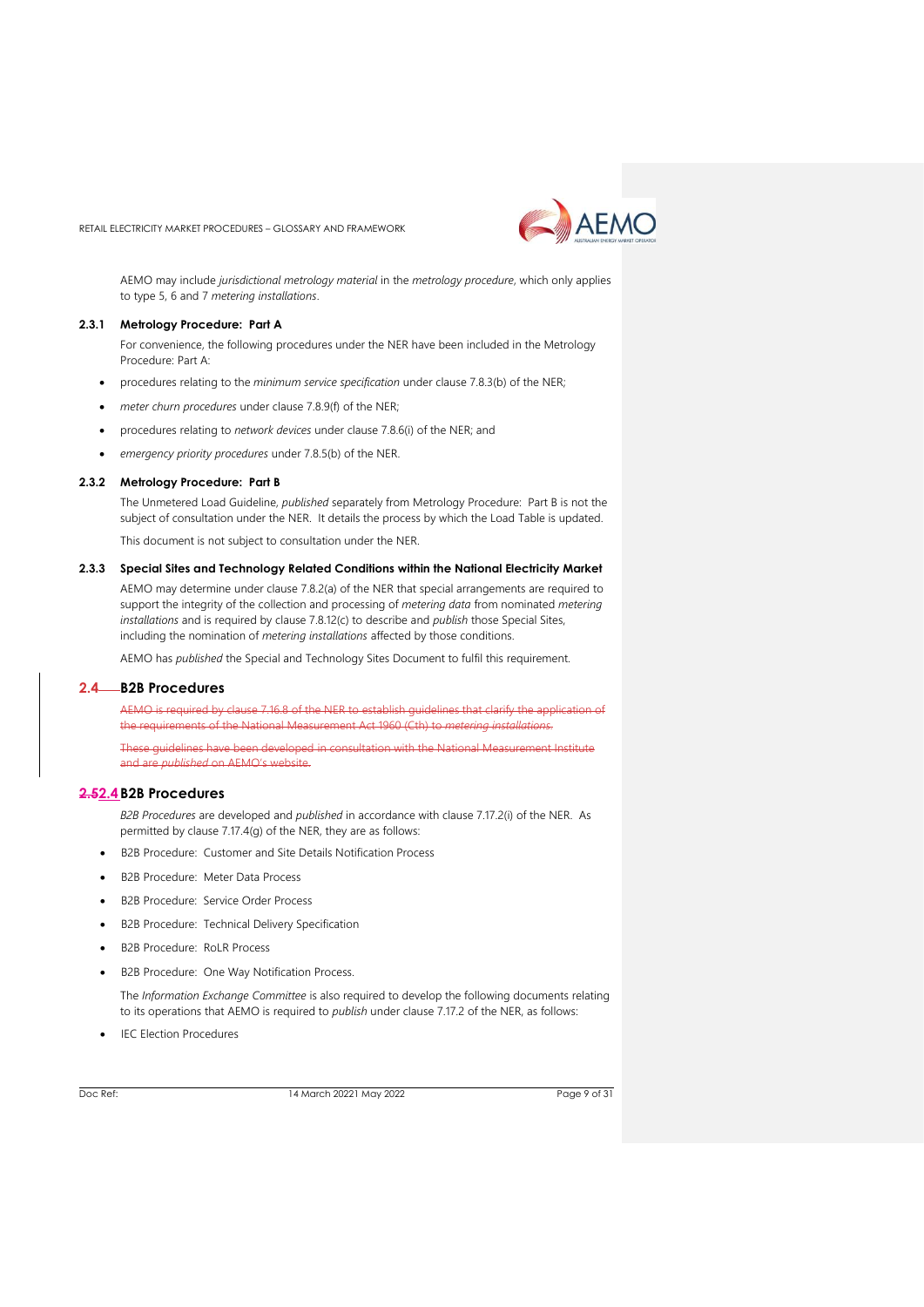

- IEC Operating Manual
- IEC Works Program
- IEC Annual Report

#### <span id="page-9-0"></span>**2.62.5MSATS Procedures**

MSATS is a system operated by AEMO to fulfil its obligations under the NER. CATS is a part of MSATS.

The MSATS Procedures:

- facilitate and support an efficient process for the:
	- o provision and maintenance of CATS Standing Data;
	- o discovery of approved *NMI Standing Data*;
	- o transfer of End Users between *retailers;*
	- o registration of *metering installations*;
	- o *settlements* and the administration of *NMIs;* and
- define the roles and obligations of Participants and AEMO.

The MSATS Procedures are made under clause 7.16.2 of the NER and are *published* as separate documents along functional lines.

#### **2.6.12.5.1 CATS Procedures**

The CATS Procedures apply to End User transactions.

#### **2.6.22.5.2 WIGS Procedures**

The WIGS Procedures apply to wholesale, *interconnector,* bulk supply, cross boundary and *generation connection points* and sample data used in *settlements*.

#### **2.6.32.5.3 MDM Procedures**

The MDM Procedures detail the management of *metering data* within MSATS in order to facilitate:

- the implementation of the *metrology procedure* into AEMO's operational procedures;
- efficient processes for:
	- o Transfer of data for *market* purposes;
	- o Calculation and management of profiles;
	- o Conversion of Meter Readings to TI data for *settlements*; and
	- o Reconciliation of Participant data.

#### **2.6.42.5.4 NMI Standing Data Schedule**

This document is *published* under clauses 3.13.12 and 3.13.12A of the NER. It details the data items that make up the *NMI Standing Data*.

Doc Ref: 14 March 20221 May 2022 2022 Page 10 of 31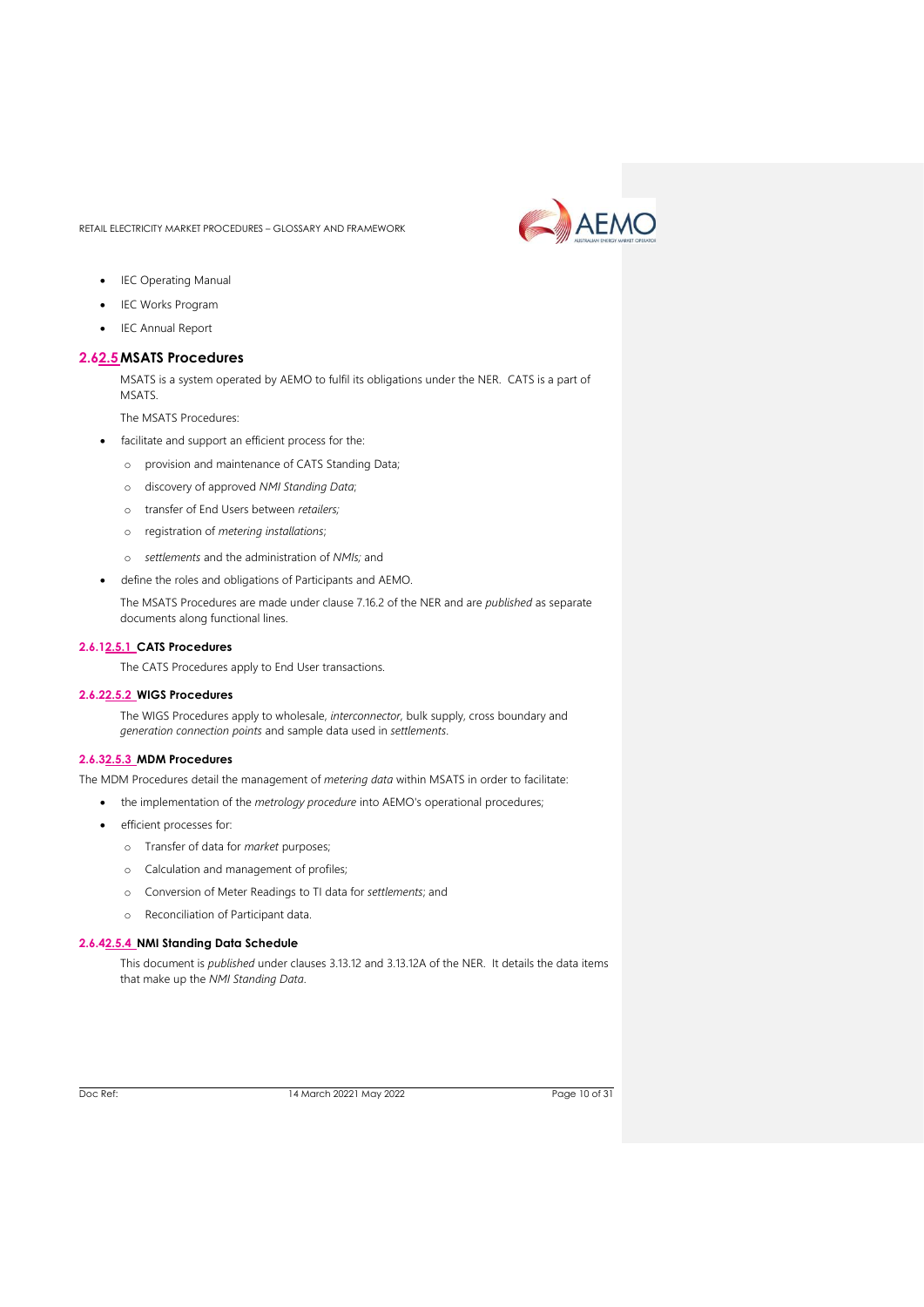

#### **2.6.52.5.5 NMI Procedure**

This document addresses the matters contemplated in clauses 7.8.2(d)(2), and 7.8.2(ea)(3) of the NER. It sets out the structure of *NMIs*, the process under which they are allocated, and is *published* as an MSATS Procedure under clause 7.16.2 of the NER.

#### **2.6.62.5.6 RoLR Procedures**

Although the *RoLR Procedures* are prescribed under the National Energy Retail Law (NERL), they are, in fact, made up of obligations that form part of the MSATS Procedures and the *B2B Procedures* and so are made under clause 7.16.2 and clause 7.17.2(i) of the NER. AEMO has consolidated all requirements arising out of a RoLR Event into a document entitled: NEM RoLR Processes and for the purposes of clarity, delineates which parts are made under which part of the NER.

#### **2.6.72.5.7 Ombudsman Enquiry User Interface Guide**

AEMO, acting jointly with each *energy ombudsman*, is required by clause 7.11.1(k) of the NER to develop procedures for the efficient management of timely access to data by an *energy ombudsman*.

#### <span id="page-10-0"></span>**2.72.6 Service Provision**

#### **2.7.12.6.1 Qualification Procedure**

The NER require AEMO to have a qualification process for the accreditation and registration of MPs, MDPs and ENMs. As the process is identical for each role, it is consolidated into one document.

#### **2.7.22.6.2 Metering Service Level Procedures**

There are two *service level procedures*: one for MDPs and one for MPs, both made under clause 7.16.6 of the NER.

(a) Service Level Procedure - Metering Data Provider

The Service Level Procedure (MDP) details the obligations, technical requirements, measurement processes and performance requirements to be met by MDPs in the provision of *metering data services* for all *metering installation* types and the maintenance of a *metering data services database.*

AEMO has *published* two additional documents to facilitate the timely and accurate provision of *metering data*. These are:

- Data Delivery Calendar a document that lists the dates on which specified actions need to occur for the provision of *metering data* and *settlements ready data* to AEMO.
- MDFF Specification a document specifying the MDFF for *interval metering data* (NEM12 File) and *accumulated metering data* (NEM13 File).
- (b) Service Level Procedure Metering Provider

The Service Level Procedure (MP) details the obligations, technical requirements, measurement processes and performance requirements to be met by MPs in the provision, installation and maintenance of *metering installations*.

#### **2.7.32.6.3 Service Level Procedure - Embedded Network Managers**

The Service Level Procedure (ENM) is *published* under clause 7.16.6A of the NER and it details the obligations, technical requirements and performance requirements to be met by ENMs in the provision of *embedded network management services*.

Doc Ref: 14 March 20221 May 2022 Page 11 of 31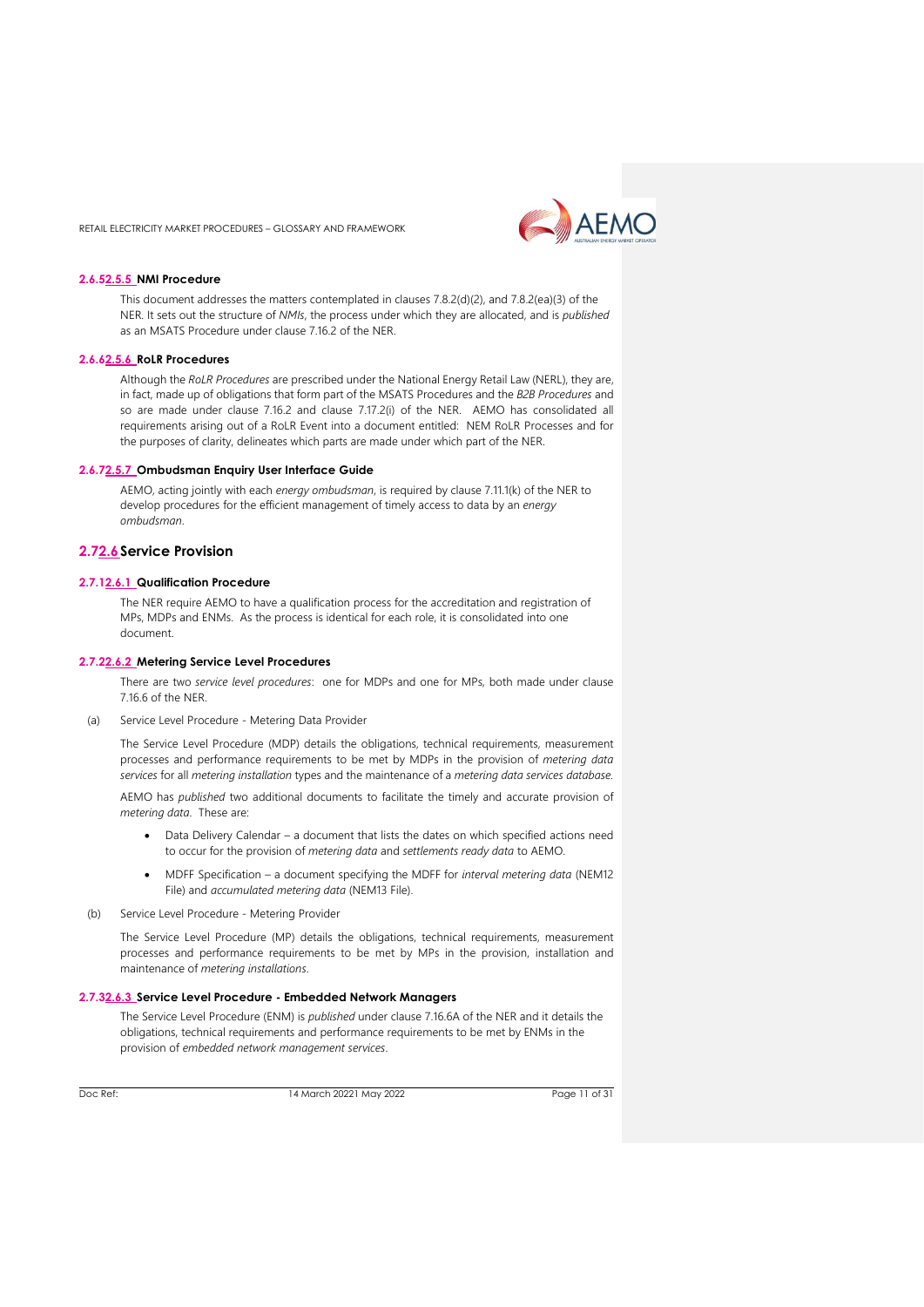

#### **2.7.42.6.4 Guide to Embedded Networks**

AEMO is required to *publish* a guide to *embedded networks* under clause 7.16.6B of the NER and provides information on:

- the nature of exemptions granted by the *AER* in respect of *embedded networks*;
- which *retailers* and other persons can sell electricity to End Users supplied with electricity through *embedded networks*; and
- the roles, responsibilities and obligations of ENMs under the NER and procedures under the NER.

#### **2.7.52.6.5 Guide to the Role of Metering Coordinator**

AEMO is required to *publish* relevant explanatory material setting out the role of the MC under clause 7.3.1(c) of the NER.

#### **2.7.62.6.6 Default & Deregistration Procedure**

AEMO is required to have a default and deregistration procedure for:

- MPs, MDPs and ENMs under clause 7.4.4 of the NER; and
- MCs under clause 7.7.3 of the NER.

The processes involved are almost identical, so they are documented in the one procedure. Key differences in the treatment of different types of default are highlighted.

Where an MP, MDP, ENM or MC's performance fails to meet the NER, relevant procedures under the NER, or *service level procedures* (in the case of MPs, MDPs or ENMs), this document details how AEMO will address the breach and the consequences to the MP, MDP, ENM or MC of failing to rectify the breach.

#### **2.7.72.6.7 Exemptions**

(a) Exemption Procedure – Metering Installation Malfunctions

AEMO is required to *publish* this procedure under clause 7.8.10 of the NER. The procedure documents the process an MC must follow when seeking exemption from the requirement to repair a *metering installation malfunction* within the timeframe imposed by the NER.

(b) Exemption Procedure – Metering Installation Data Storage Requirements

AEMO is required to *publish* this procedure under clause 7.8.2(a1) of the NER. This Procedure sets out the process by which a Current MP may apply for an exemption from complying with the requirements of NER clause 7.8.2(a)(9) for the storage of *interval energy data* for the following *metering installations* installed before 1 July 2021.

(c) Exemption Guideline (Small Customer Metering Installation)

AEMO may exempt an MC from the requirement to install a type 4 *metering installation* that meets the *minimum services specification* in accordance with clause 7.8.4 of the NER.

Although there is no obligation to *publish* this procedure, AEMO has determined it would be beneficial for Participants to know the process and grounds on which AEMO may grant the exemption.

This Guideline is not subject to consultation under the NER.

Doc Ref: 14 March 20221 May 2022 Page 12 of 31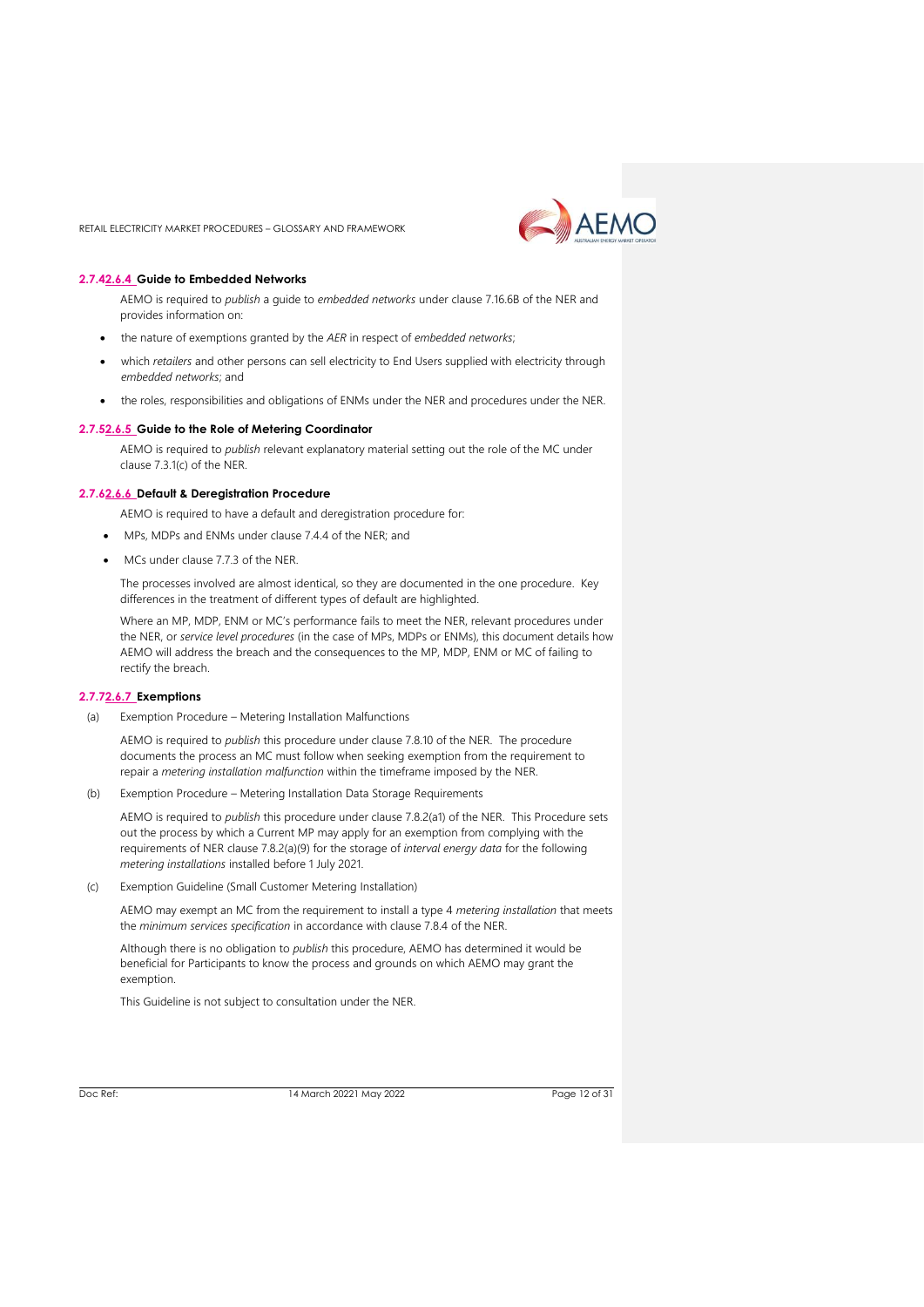

#### <span id="page-12-0"></span>**2.82.7Metering Data Provision Procedures**

AEMO is required to *publish* these procedures in accordance with clause 7.14(a) of the NER. These procedures establish the minimum requirements for the manner and form in which *metering data* should be provided to a *retail customer* (or its *customer authorised representative*) in response to a request from that *retail customer* or its *customer authorised representative* to the *retailer* or the DNSP.

#### <span id="page-12-1"></span>**2.92.8Use of RP**

Although the Role of RP, or '*responsible person'*, has been replaced with the *Metering Coordinator*, the code used in MSATS will remain as 'RP'.

The term 'MC' is used in the Retail Electricity Market Procedures to identify the *Metering Coordinator*; where reference is made to the code used in MSATS, 'RP' will be used, instead.

#### <span id="page-12-2"></span>**2.102.9 Use of LNSP to refer to ENM**

The acronym 'LNSP' is used as defined in section 4 and as a code in MSATS to refer to the defined term.

In most cases where the MSATS code 'LNSP' is used it means the LNSP as defined in section 4, however, where it is used in the context of an *embedded network*, the same code will be used to refer to relevant ENM.

The term 'ENM' is used in the Retail Electricity Market Procedures to identify the *Embedded Network Manager*. There is no 'ENM' code in MSATS.

#### <span id="page-12-3"></span>**2.112.10 Temporal References to Roles**

Roles are used in MSATS transactions in a temporal sense.

The NMI Master Record will always detail the 'Current' Roles associated with a *NMI*.

Many transactions involve a change in Role; the Participant that will be taking over a Role following Completion of a Change Request is referred to as 'New'.

#### <span id="page-12-4"></span>**3. B2B PROCEDURES**

#### <span id="page-12-5"></span>**3.1 Basic Exchange Model**

The exchange of B2B Messages is based on following model:

- Initiator initiates *B2B Communication* by sending a Business Document to a Recipient.
- Recipient sends a *BusinessReceipt* to the Initiator.
- Recipient then returns a *BusinessAcceptance/Rejection* to the Initiator to communicate the acceptance or rejection of the Business Document.
- Recipient sends a response to the Initiator.
- Initiator sends a *BusinessReceipt* to the Recipient.
- Initiator then returns a *BusinessAcceptance/Rejection* to the Recipient to communicate the acceptance or rejection of the Business Document.

#### <span id="page-12-6"></span>**3.2 Diagrams**

(a) Process diagrams adhere to Unified Modelling Language (UML) conventions.

Doc Ref: 14 March 20221 May 2022 Page 13 of 31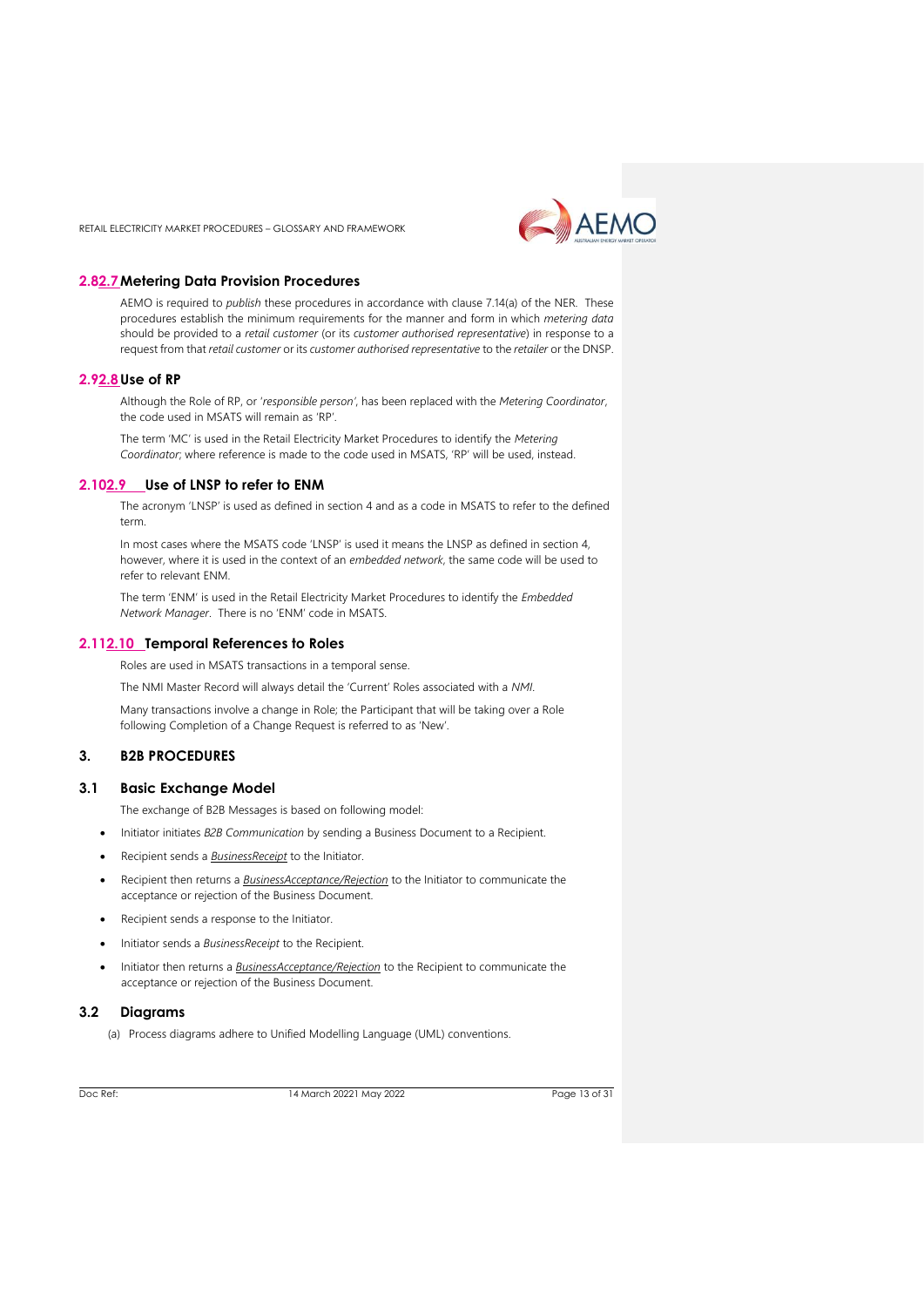

(b) Diagrams have been provided by way of explanation only and do not indicate binding obligations on Participants.

#### <span id="page-13-0"></span>**4. SUPPORTING DOCUMENTS**

In addition to the Retail Electricity Market Procedures, AEMO has *published* a number of documents that explain, or provide additional information to enable Participants to fulfil their obligations under the NER and procedures under the NER. How these fit in with the Retail Electricity Market Procedures is depicted in Figure 3, using the same colour coding for ease of reference:

#### **Figure 3 Supporting Documents**



#### <span id="page-13-1"></span>**4.1 Metrology**

#### **4.1.1 First Tier Jurisdictional Requirements**

AEMO is required to publish the First Tier Jurisdictional Requirements under clause 11.20.6 of the NER in consultation with the Jurisdictions. It contains the applicable jurisdictional requirements referred to in clauses 11.20.2, 11.20.3 and 11.20.4 of the NER.

Doc Ref: 14 March 20221 May 2022 2022 Page 14 of 31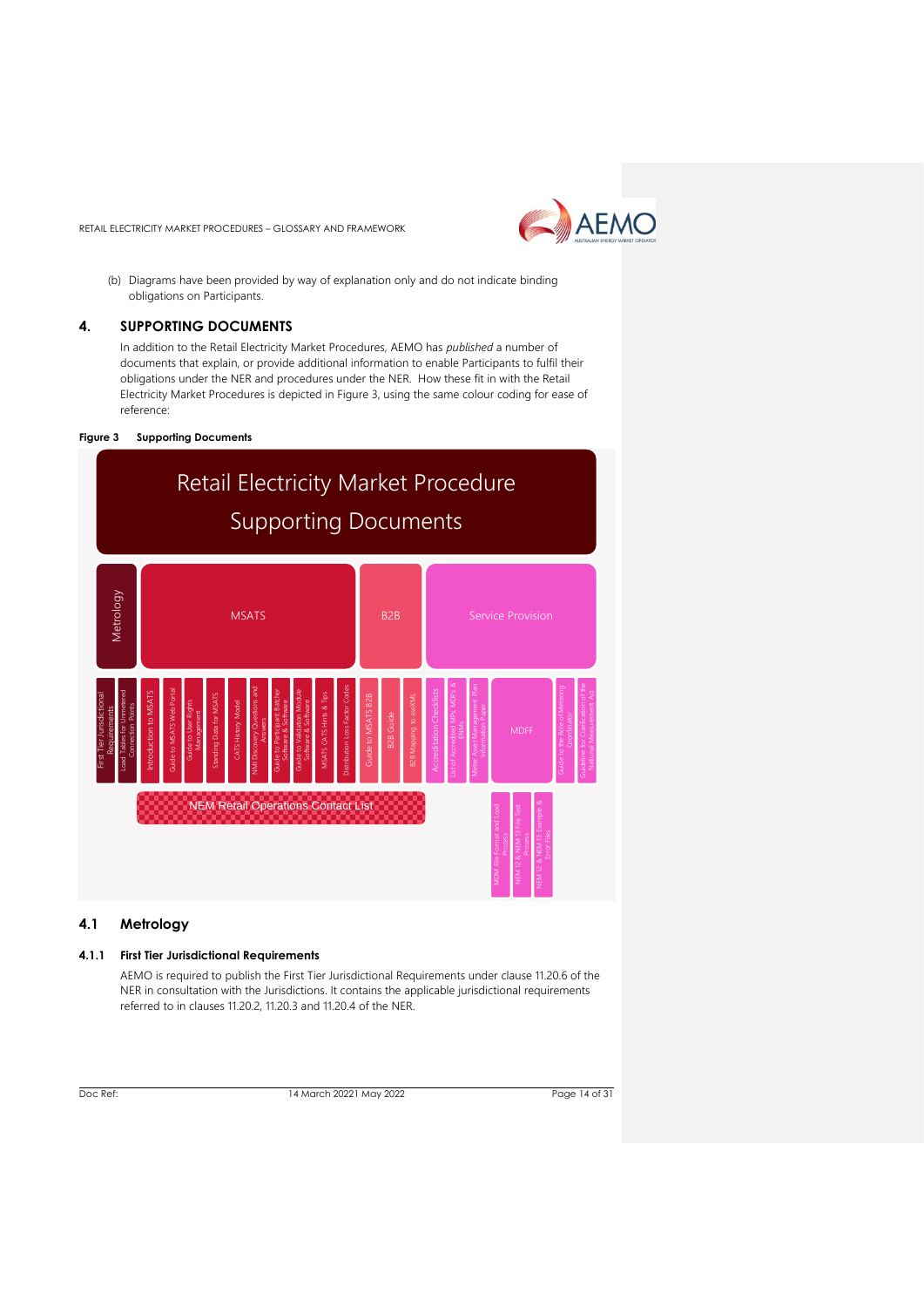

#### **4.1.2 Load Tables for Unmetered Connection Points**

As contemplated by section 12.1 of the Metrology Procedure: Part B, AEMO *publishes* tables of Unmetered Device *market loads*.

#### <span id="page-14-0"></span>**4.2 MSATS**

#### **4.2.1 Introduction to MSATS**

This document provides an introduction to using the MSATS web portal.

#### **4.2.2 Guide to MSATS Web Portal**

This document is a user interface guide for Participant Users of the MSATS web portal.

#### **4.2.3 Guide to User Rights Management**

This document is a user interface guide assisting PAs with the user rights management functions available in AEMO's web portals.

#### **4.2.4 Standing Data for MSATS**

This document provides a detailed description of the data items populated in the MSATS *NMI Standing Data* tables and contains information on the type of data, a brief description of each data item and whether the input of that data is mandatory.

#### **4.2.5 CATS History Model**

This is a detailed description of how the MSATS data model is used to manage information that changes over time. It is essential reading for business analysts and IT support staff who are involved in managing data interfaces with MSATS.

#### **4.2.6 NMI Discovery Questions and Answers**

This document contains hints and tips that will assist Participant Users applying the NMI Discovery function to find the details about a *NMI*. It also contains answers to questions that Participants have asked about the NMI Discovery function.

#### **4.2.7 Guide to Participant Batcher Software & Software**

The 'Participant Batcher' software provides a simple batch interface to MSATS and the *B2B e-hub* by permitting Participant Users to deal with the raw .zip files only and its intended audience is Participants' technical and software development staff responsible for systems implementation.

#### **4.2.8 MSATS CATS Hints and Tips**

This document provides hints and tips on how to ensure that requests are successfully loaded into MSATS, information on MSATS validations and tips on using MSATS reports. It should be used an addendum to CATS Procedures.

#### **4.2.9 Distribution Loss Factor Codes**

This document provides an explanation of the DLF Codes and the requirements on LNSPs to maintain the DLF values against the DLF Codes in MSATS.

#### <span id="page-14-1"></span>**4.3 B2B**

#### **4.3.1 Guide to MSATS B2B**

This document provides information about the *B2B e-hub* functions available in MSATS.

Doc Ref: 14 March 20221 May 2022 Page 15 of 31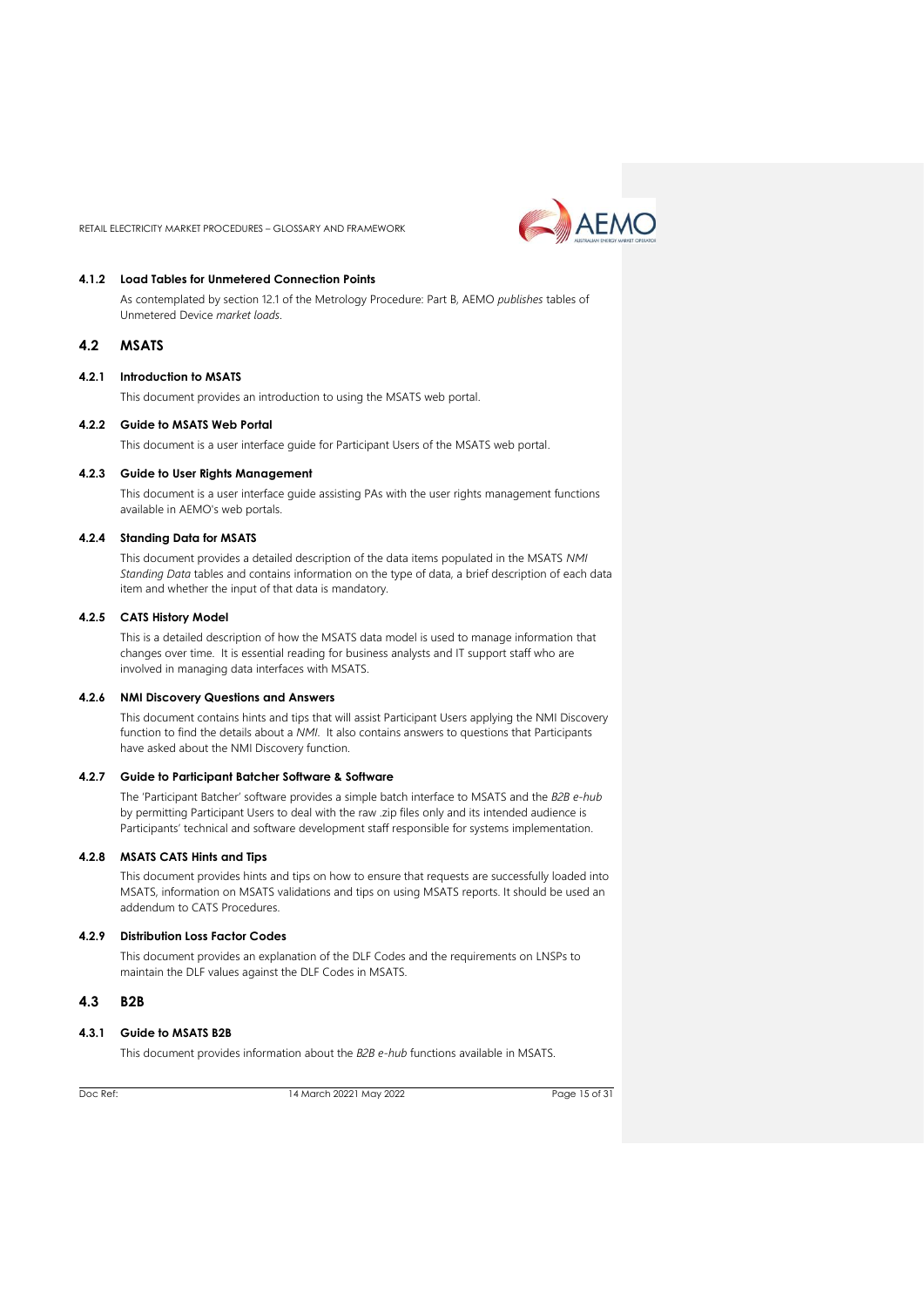AEMO

RETAIL ELECTRICITY MARKET PROCEDURES – GLOSSARY AND FRAMEWORK

#### **4.3.2 B2B Guide**

This document describes how *B2B communications* are typically used in standard processes in the *NEM*. It aims to provide interested parties with an understanding of how *B2B communications* defined in the B2B Procedures are used in the context of the broader industry scenarios, and to assist participants when forming their respective bilateral/commercial agreements

#### **4.3.3 B2B Mapping to aseXML**

This document maps the Business Documents, Business Signals and business items to aseXML, sometimes including .csv payloads.

#### <span id="page-15-0"></span>**4.4 Service Provision**

#### **4.4.1 Accreditation Checklists**

This document contains the Accreditation Checklists for applicant MPs, MDPs and ENMs, as contemplated by the Qualification Procedure.

Each Accreditation Checklist contains questions the applicants are required to complete as part of the qualification process set out in the Qualification Procedure. They are intended to provide verification of what is required of an applicant through demonstration of systems, processes and procedures that allow AEMO to assess the applicant's application.

#### **4.4.2 List of Accredited MPs, MDPs & ENMs**

AEMO *publishes* an up-to-date list of each accredited MP, MDP and ENM.

#### **4.4.3 Meter Asset Management Plan Information Paper**

This document provides assistance to service providers in the establishment of a Metering Asset Management Plan.

#### **4.4.4 MDFF**

(a) MDM File Format and Load Process

- This document details the MDFF format and load process.
- (b) NEM12 & NEM13 File Test Process

This document details various implementation test scenarios required for acceptance of the NEM12 and NEM13 file format specification by MDPs.

(c) NEM12 & NEM13 Example & Error Files

These documents detail various MDP test file-build scenarios, and those examples that have been accepted following the inter-MDP test process and data scenarios that have deliberate file syntax and information errors to assist Participants in the verification and build of MDFF loaders.

#### **4.4.5 Guideline for Clarification of the National Measurement Act**

The Guideline for Clarification of the National Measurement Act is made in accordance with NER clause 7.16.8 and is a supporting document provided to clarify the requirements of the National Measurement Act in relation to its application on metering installations.

Doc Ref: 14 March 20221 May 2022 Page 16 of 31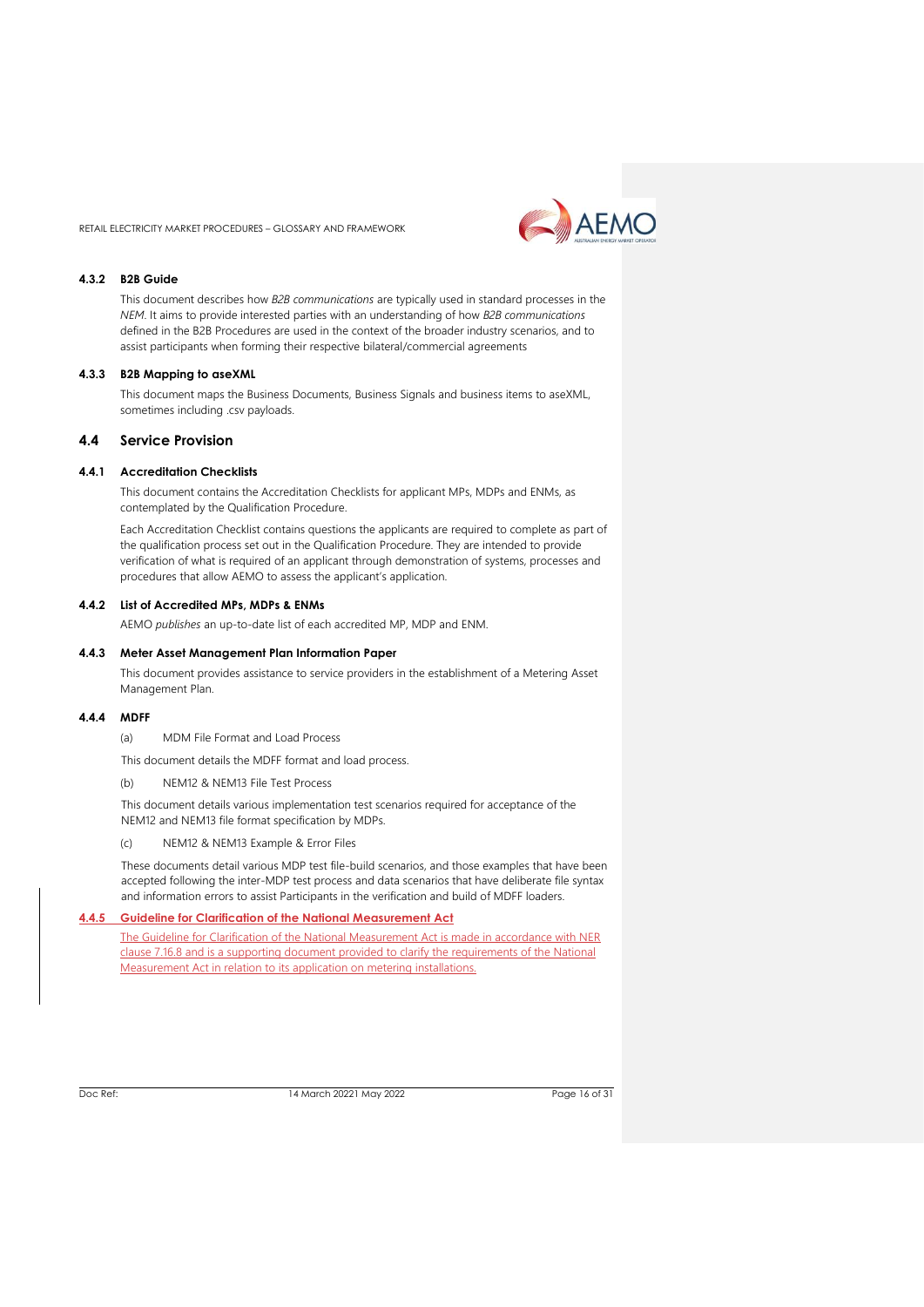

#### <span id="page-16-0"></span>**GLOSSARY**

The Retail Electricity Market Procedures often use common terminology. For ease of reference, all terms in the Retail Electricity Market Procedures are defined in the table below.

For ease of reference:

- Terms and definitions written in blue are used in *B2B Procedures* only.
- Terms and definitions written in green are used in *B2B Procedures* and in one or more other types of Retail Electricity Market Procedures.
- Terms and definitions written in black are used in Retail Electricity Market Procedures other than *B2B Procedures.*

| Term                            | Definition                                                                                                                                                                                                                                                                                                                                                                                                                                                               |
|---------------------------------|--------------------------------------------------------------------------------------------------------------------------------------------------------------------------------------------------------------------------------------------------------------------------------------------------------------------------------------------------------------------------------------------------------------------------------------------------------------------------|
| Accelerate                      | A process initiated by AEMO to complete In-Progress Change Requests following a<br>RoLR Event, allowing for:<br>Completion of Change Requests that would otherwise require the MDP to submit<br>$\bullet$<br>the Actual Change Date, where that date has not yet been submitted.<br>Specification of an Actual Change Date (RoLR Effective Transfer Date) to<br>$\bullet$<br>supersede any existing Proposed Change Date or Actual Change Date on the<br>Change Request. |
| Accept                          | The situation where a Recipient of a B2B Message has agreed to process it further.                                                                                                                                                                                                                                                                                                                                                                                       |
| <b>Access Requirements</b>      | Site access requirements specified in a Service Order                                                                                                                                                                                                                                                                                                                                                                                                                    |
| <b>Accreditation Checklists</b> | The questions an applicant for Accreditation as MDP, MP or ENM must complete to be<br>accredited.                                                                                                                                                                                                                                                                                                                                                                        |
| <b>Accumulation Meter</b>       | A meter that only measures total electricity use (kWh, MWh) between Meter Readings,<br>and does not record the dates and times when the electricity flows occur. Also known<br>as a 'basic meter'.                                                                                                                                                                                                                                                                       |
| <b>ACMA</b>                     | Australian Communications and Media Authority.                                                                                                                                                                                                                                                                                                                                                                                                                           |
| Actual Change Date              | The effective date of changes specified in a Change Request.<br>(It is the same date as the 'FromDate' in a C4 Report and the 'Start Date' seen on<br>MSATS browser screens that display 'NMI master data').                                                                                                                                                                                                                                                             |
| <b>Actual End Date</b>          | A date specifying the end of a period when updating existing data in CATS and is only<br>ever specified in a Change Request for a Retrospective Change correcting a past error.                                                                                                                                                                                                                                                                                          |
| Actual Meter Read Date          | The date an Actual Meter Reading is obtained.                                                                                                                                                                                                                                                                                                                                                                                                                            |
| Actual Meter Reading            | The accumulated metering data or interval metering data collected from a meter either<br>manually or by remote acquisition (as applicable).                                                                                                                                                                                                                                                                                                                              |
| Actual Metering Data            | Accumulated metering data or interval metering data that has passed Validation<br>without Substitution.                                                                                                                                                                                                                                                                                                                                                                  |
| ADL                             | Average Daily Load: The energy delivered or generation delivered via a datastream<br>over an extended period normalised to a "per day" basis (kWh).                                                                                                                                                                                                                                                                                                                      |
| <b>AEMO Communication</b>       | An email from AEMO to a distribution list of Registered Participant contacts<br>broadcasting NEM-related information.                                                                                                                                                                                                                                                                                                                                                    |
| Agreed Load                     | The load, expressed in Watts, that is to be used in the calculation of metering data for<br>non-contestable unmetered loads. This is the load value that has been agreed between<br>LNSP, appropriate FRMP and End User.                                                                                                                                                                                                                                                 |
| Appointment                     | An agreement between an End User (or their agent), a retailer and a Participant for the<br>Participant to perform requested work at a specified time.                                                                                                                                                                                                                                                                                                                    |
| aseXML                          | A standard to facilitate the exchange of information between Participants in XML.                                                                                                                                                                                                                                                                                                                                                                                        |
|                                 |                                                                                                                                                                                                                                                                                                                                                                                                                                                                          |

Doc Ref: 14 March 20221 May 2022 2022 Page 17 of 31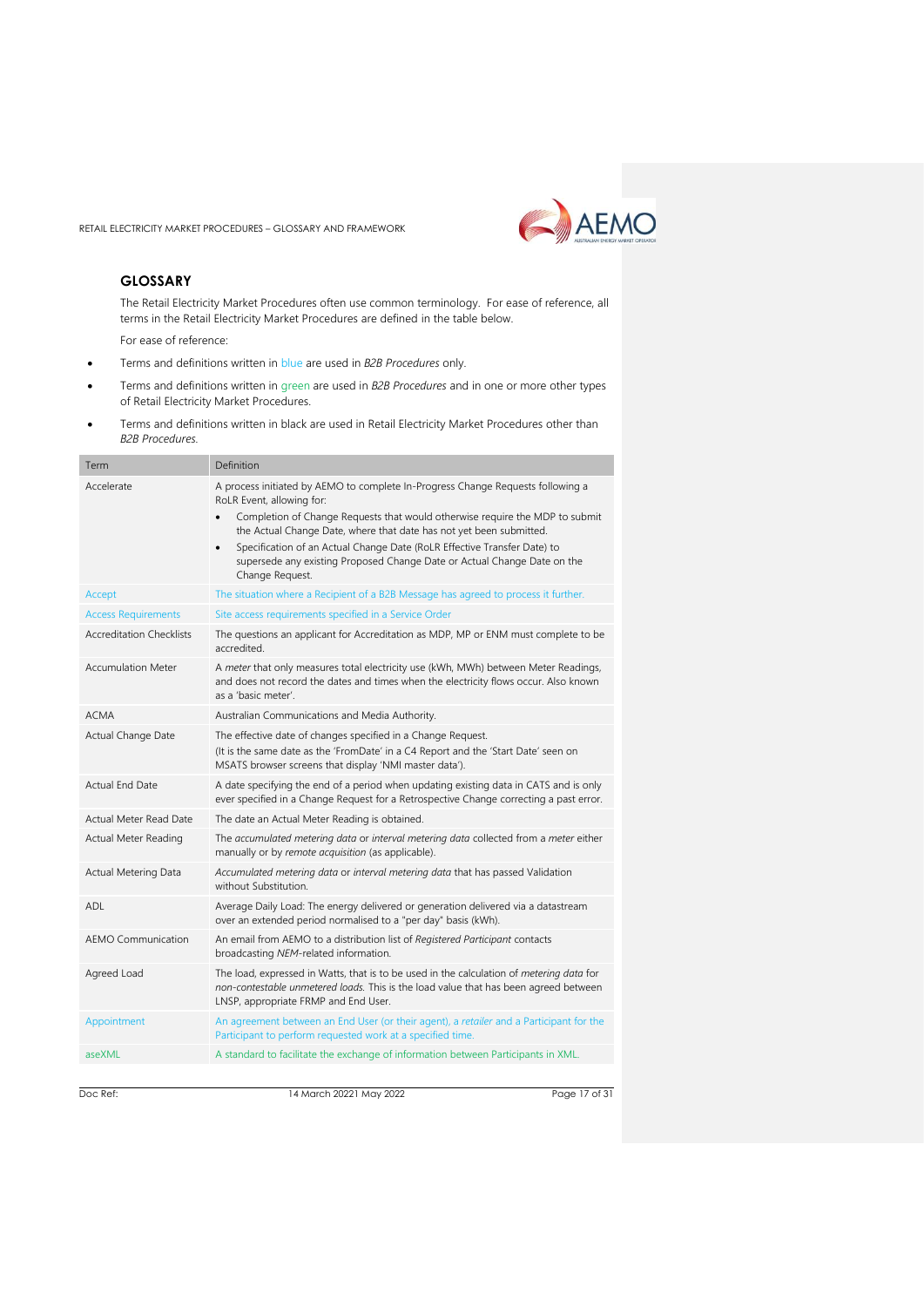

| Term                         | Definition                                                                                                                                                                                                                                                                                     |
|------------------------------|------------------------------------------------------------------------------------------------------------------------------------------------------------------------------------------------------------------------------------------------------------------------------------------------|
| aseXML Guidelines            | Guidelines for the development of a Standard for Energy Transactions in XML<br>(aseXML).                                                                                                                                                                                                       |
| aseXML Schema                | Specification used to describe the structure of an aseXML message.                                                                                                                                                                                                                             |
| Asset Management<br>Strategy | A strategy for the testing of metering installations submitted by an MC and approved<br>by AEMO under clause S7.6 of the NER.                                                                                                                                                                  |
| <b>ASP</b>                   | Accredited Service Provider to provide connection services in NSW                                                                                                                                                                                                                              |
| B <sub>2</sub> B             | Business-to-Business: A generic term used to refer to certain business-to-business<br>interactions between Participants through the B2B e-hub.                                                                                                                                                 |
| <b>B2B Acknowledgement</b>   | A generic term used to refer to an aseXML Message or B2B Transaction<br>acknowledgement, within the context of a B2B Interaction. Often referred to as being<br>positive (indicating correctness of the associated file) or negative (indicating an error<br>with the associated file).        |
| <b>B2B</b> Interaction       | A complete set of B2B Messages between two Participants involving Business<br>Document, Business Receipt, and Business Acceptance/Rejection.                                                                                                                                                   |
| <b>B2B Mapping to aseXML</b> | A document detailing the specific aseXML interfaces to be used in the implementation<br>of B2B Transactions.                                                                                                                                                                                   |
| <b>B2B Message</b>           | A B2B Transaction or B2B Acknowledgement sent between an Initiator and a Recipient.                                                                                                                                                                                                            |
| <b>B2B Notification</b>      | A B2B Transaction that does not have a corresponding reply.                                                                                                                                                                                                                                    |
| <b>B2B Transaction</b>       | An aseXML realisation of a Business Document.                                                                                                                                                                                                                                                  |
| Backup RoLR                  | As defined in the AER RoLR Guidelines.                                                                                                                                                                                                                                                         |
| <b>BCT</b>                   | Bulk Change Tool: A component of MSATS used by AEMO to make bulk changes to<br>data without requiring the submission of Change Requests.                                                                                                                                                       |
| <b>BMP</b>                   | Basic Meter Profiler: The application of profile shape data to accumulated metering<br>data to create half-hourly interval metering data for a Profile Area.                                                                                                                                   |
| <b>Bulk Supply Point</b>     | Connection point where a transmission network connects to a distribution network.                                                                                                                                                                                                              |
| Bundling                     | A function in MSATS whereby AEMO 'bundles' Change Requests. This means that<br>instead of sending Change Requests as individual XML messages containing a single<br>transaction, many can be bundled into a single XML message (one message, with<br>multiple transactions, in a single file). |
| <b>Business</b>              | As defined in the NERL.                                                                                                                                                                                                                                                                        |
| <b>BusinessAcceptance</b>    | A Business Signal indicating acceptance.                                                                                                                                                                                                                                                       |
| <b>Business Day</b>          | Any weekday other than public holidays applicable to the Site to which a B2B<br>Transaction applies.                                                                                                                                                                                           |
| <b>Business Event</b>        | The reason for the acceptance or rejection of a B2B Transaction.                                                                                                                                                                                                                               |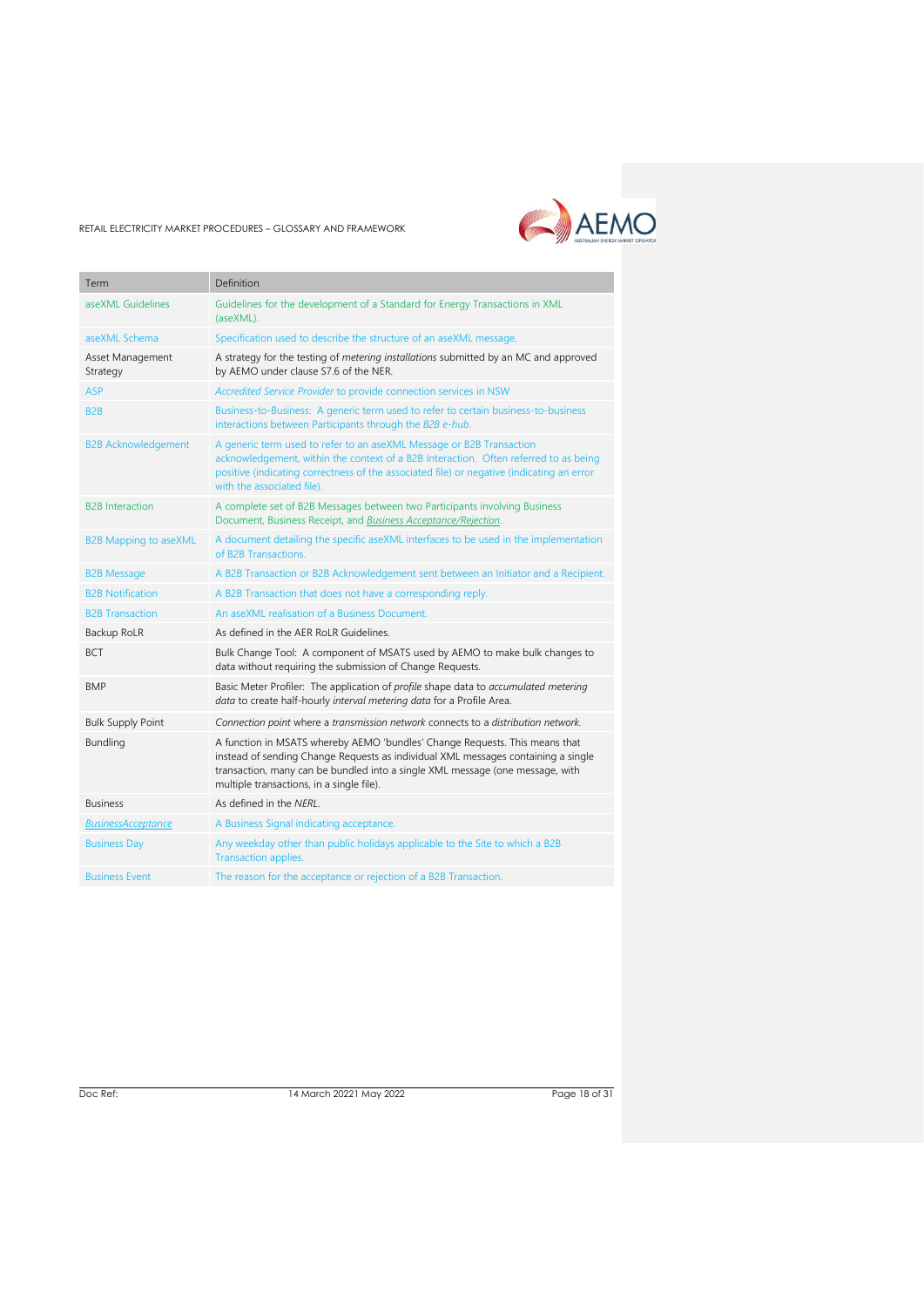## AEMO

RETAIL ELECTRICITY MARKET PROCEDURES – GLOSSARY AND FRAMEWORK

| Term                     | Definition                                                                                                                                      |
|--------------------------|-------------------------------------------------------------------------------------------------------------------------------------------------|
| <b>Business Document</b> | The transaction that contains the business content for:                                                                                         |
|                          | MeterDataNotification<br>$\bullet$                                                                                                              |
|                          | ProvideMeterDataRequest<br>٠                                                                                                                    |
|                          | VerifyMeterDataRequest<br>٠                                                                                                                     |
|                          | ServiceOrderRequest<br>٠                                                                                                                        |
|                          | <b>ServiceOrderResponse</b><br>٠                                                                                                                |
|                          | CustomerDetailsNotification<br>٠                                                                                                                |
|                          | <b>CustomerDetailsRequest</b><br>٠<br>SiteAccessNotification<br>٠                                                                               |
|                          | OneWayNotification<br>٠                                                                                                                         |
|                          | PlannedInteruptionNotification<br>٠                                                                                                             |
|                          | MeterFaultandIssueNotification<br>$\bullet$                                                                                                     |
|                          | NoticeOfMeteringWorksTransaction<br>٠                                                                                                           |
|                          | NotifiedPartyTransaction                                                                                                                        |
| <b>Business Group</b>    | A group of Participant companies (each with their own Participant IDs) that are part of<br>a single commercial enterprise.                      |
| <b>Business Hour</b>     | A period of one hour within a business day.                                                                                                     |
| <b>Business Hours</b>    | Normal operating hours for a Participant                                                                                                        |
| <b>BusinessReceipt</b>   | A Business Signal indicating that a Business Document has been received and is<br>readable.                                                     |
| <b>BusinessRejection</b> | A Business Signal indicating that a Business Document failed a relevant business rule<br>validation.                                            |
| <b>Business Signal</b>   | A response generated by a Recipient upon receipt of Business Document to indicate<br>whether a Business Document:                               |
|                          | has been received and is readable (BusinessReceipt); or                                                                                         |
|                          | is accepted or rejected by the Recipient (BusinessAcceptance/Rejection).<br>$\bullet$                                                           |
| C4 Report                | An MSATS report that contains current CATS Standing Data for one or more NMIs.                                                                  |
| Cancel                   | A ServiceOrderStatus indicating that the Service Order was cancelled.                                                                           |
| Cancelled or CAN         | A status point of a Change Request.                                                                                                             |
| Category A               | A category of MP accredited to install whole current meters of a manually read<br>metering installation only.                                   |
| Category B               | A category of MP accredited to provide, install and maintain a metering installation.                                                           |
| Category C               | A category of MDP accredited to collect metering data from manually read metering<br>installations only.                                        |
| Category D               | A category of MDP accredited to provide metering data services related to the<br>collection, processing, storing and delivery of metering data. |
| <b>CATS</b>              | Consumer Administration and Transfer Solution, a part of MSATS.                                                                                 |
| <b>CATS Procedures</b>   | The AEMO document entitled: MSATS Procedures: CATS Procedure Principles and<br>Obligations                                                      |
|                          |                                                                                                                                                 |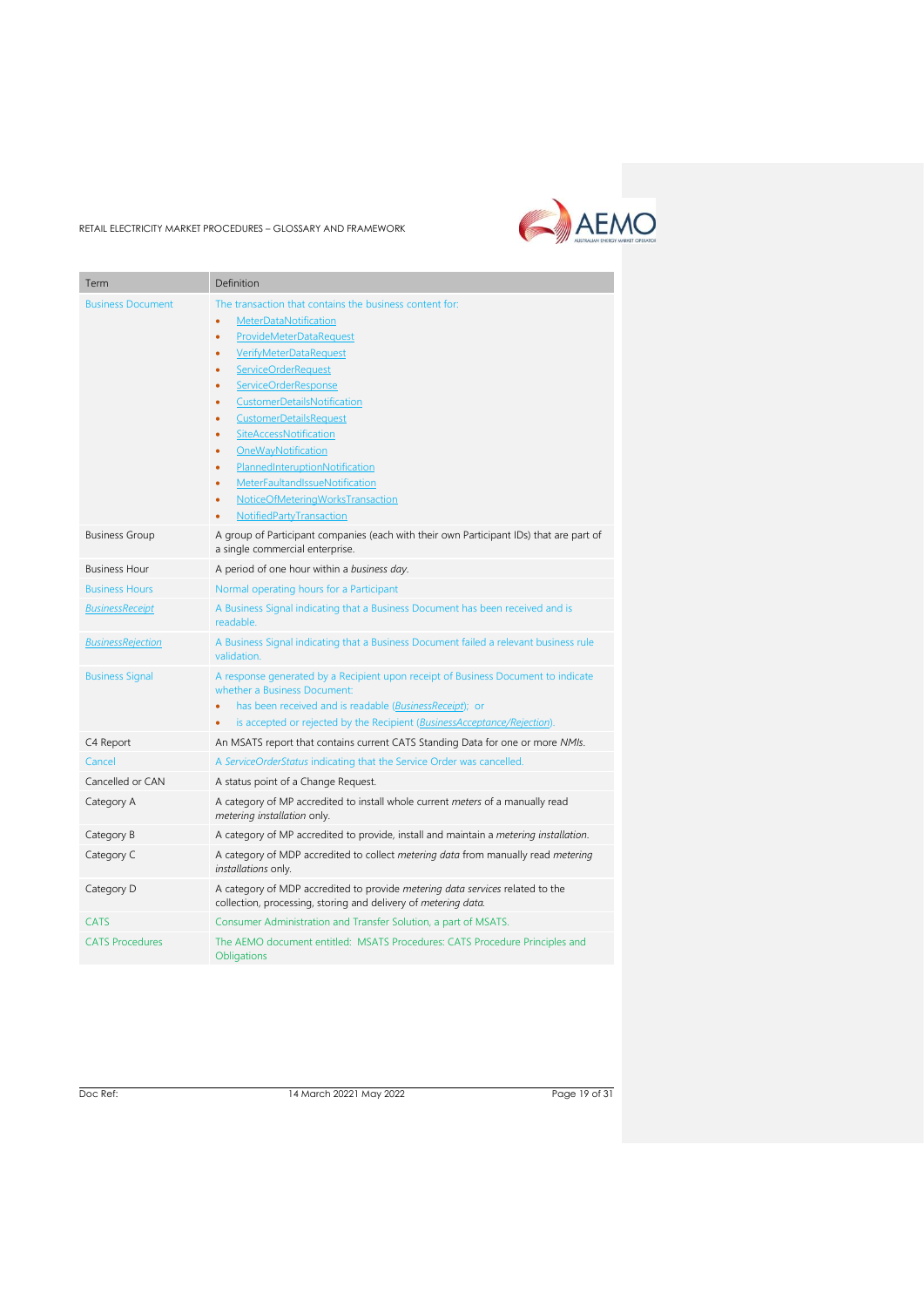

| Term                                               | Definition                                                                                                                                                                                                                                                                                                 |
|----------------------------------------------------|------------------------------------------------------------------------------------------------------------------------------------------------------------------------------------------------------------------------------------------------------------------------------------------------------------|
| <b>CATS Standing Data</b>                          | The data held in the following database tables:<br>CATS_NMI_Data_Stream<br>CATS_NMI_Data<br>$\bullet$<br><b>CATS_Meter_Register</b><br>$\bullet$<br>CATS_NMI_Participants_Relationships<br>$\bullet$<br>CATS_Register_Identifier<br>$\bullet$<br>NMI Standing Data is a sub-set of the CATS Standing Data. |
| <b>CATS Standing Data</b><br><b>Access Rules</b>   | The rules specifying which of the CATS Standing Data may be accessed, as specified in<br>section 41.3.3 of the CATS Procedures.                                                                                                                                                                            |
| Change Reason Code                                 | A code that identifies a type of Change Request. It defines rules such as what NMI<br>information can be updated and which Roles will receive a Change Request<br>Notification each time the Change Request Status is updated.                                                                             |
| Change Request                                     | A transaction submitted by a Participant into MSATS whenever it wants to create or<br>update data held within MSATS.<br>Change Requests have numbers and are commonly referred to as CR [number].                                                                                                          |
| Change Request<br>Notification                     | A notification generated by MSATS and provided to one or more Participants as a<br>consequence of a change of status of a Change Request.                                                                                                                                                                  |
| Change Request Status                              | Nominated status points in the life cycle of a Change Request.                                                                                                                                                                                                                                             |
| Change Request Status<br><b>Notification Rules</b> | Rules that specify which Roles are to be advised when a Change Request undergoes a<br>change in status as described in the CATS Procedures for each Change Reason Code.                                                                                                                                    |
| Child Name                                         | The Embedded Network Code populated in the 'EMBNETCHILD' field in MSATS for a<br>Child NMI to indicate that the NMI is a child for a specified embedded network.                                                                                                                                           |
| Child NMI                                          | The NMI assigned to a child connection point.                                                                                                                                                                                                                                                              |
| <b>CLP</b>                                         | Controlled Load Profile; a type of load profile calculated in accordance with the<br>metrology procedure.                                                                                                                                                                                                  |
| Completed or COM                                   | When used in the MSATS Procedures: One of the status points of a Change Request.<br>When used in the B2B Procedures: A ServiceOrderStatus indicating that the Primary<br>Work is completed.                                                                                                                |
| <b>Connection Date</b>                             | The date the connection point is connected to a network.                                                                                                                                                                                                                                                   |
| Controlled Load                                    | Load that is controlled by the metering installation (e.g. frequency injection relay or<br>time clock) and may be separately metered from the remaining load at a metering<br>point. The majority of Controlled Loads are associated with off-peak hot water, pool<br>pumps and air conditioning units.    |
| Controlled Unmetered<br>Device                     | An Unmetered Device that has a predictable load and is switched in accordance with<br>an On/Off Table (e.g. street lighting).                                                                                                                                                                              |
| Cooling-Off Period                                 | In the NEM, apart from Victoria: As defined in the NERR.<br>In Victoria: As defined in the Energy Retail Code published by the Essential<br>$\bullet$<br>Services Commission of Victoria.                                                                                                                  |
| <b>CSV</b>                                         | Comma Separated Values; a file format for data using commas as delimiters.                                                                                                                                                                                                                                 |
| <b>CSVNotificationDetail</b>                       | Is a defined data payload applicable only for some transactions in the One Way<br>Notification Procedure.                                                                                                                                                                                                  |
| <b>CT</b>                                          | Current transformer                                                                                                                                                                                                                                                                                        |
| Current [Participant/Role]                         | See section 3.1, of the CATS Procedures                                                                                                                                                                                                                                                                    |
| <b>Customer and Site Details</b>                   | The data elements identified in a Customer and Site Details Notification.                                                                                                                                                                                                                                  |

Doc Ref: 14 March 20221 May 2022 200631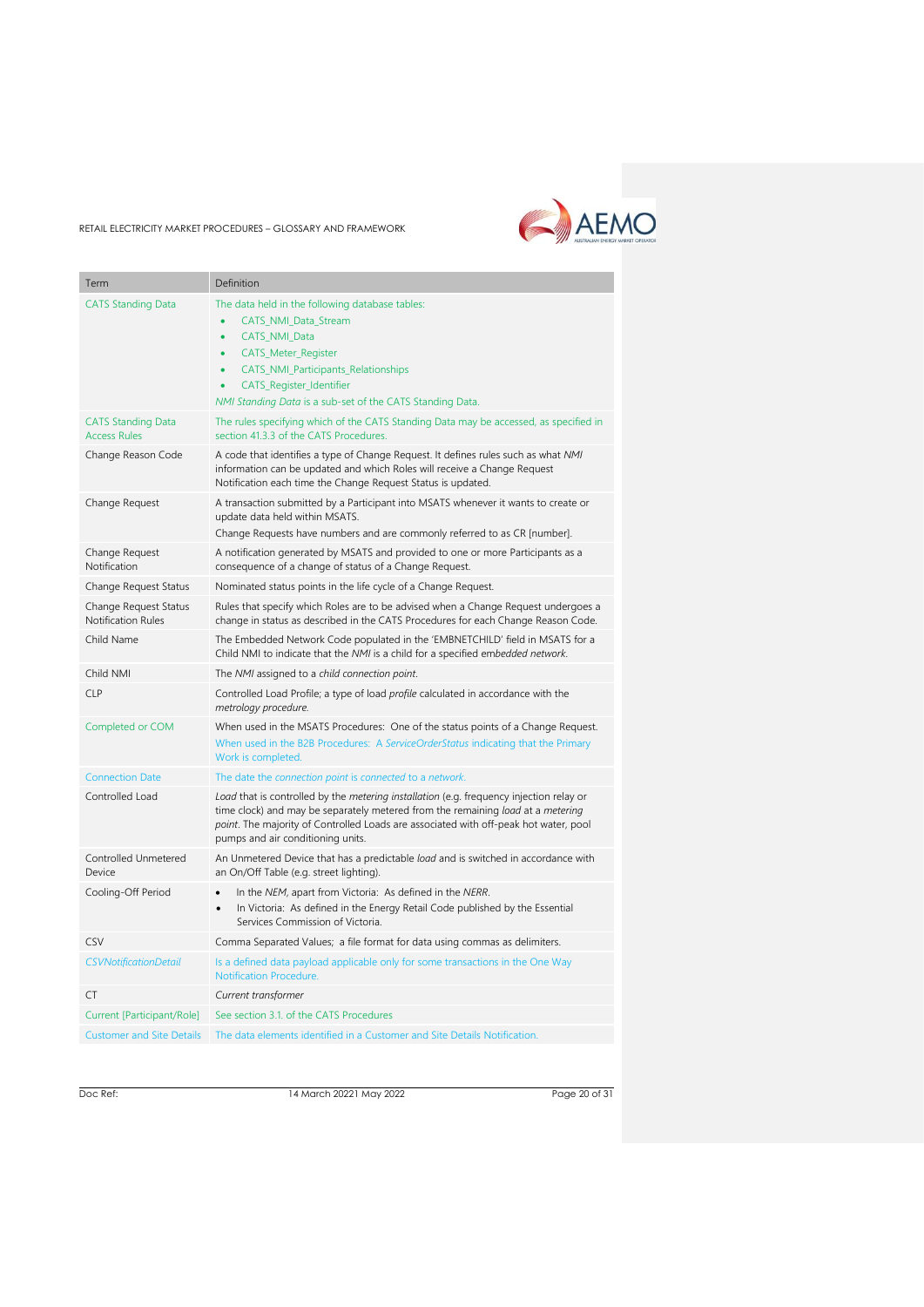

| Term                                        | Definition                                                                                                                                                                                                                                                                                                                                               |
|---------------------------------------------|----------------------------------------------------------------------------------------------------------------------------------------------------------------------------------------------------------------------------------------------------------------------------------------------------------------------------------------------------------|
| <b>Customer and Site Details</b><br>Changes | A change to one or more data elements identified in a Customer and Site Details<br>Notification.                                                                                                                                                                                                                                                         |
| <b>Customer Classification</b><br>Code      | A code used in MSATS to determine the classification of an End User.<br>See section 4.11.1 of the CATS Procedures for further information.                                                                                                                                                                                                               |
| Customer Threshold<br>Code                  | A code used in MSATS to determine the consumption for an End User at a single<br>connection point.<br>See section 4.11.2 of the CATS Procedures for further information.                                                                                                                                                                                 |
| Data Delivery Calendar                      | The AEMO document entitled: Data Delivery Calendar.                                                                                                                                                                                                                                                                                                      |
| Data Request                                | A transaction initiated by MSATS and sent to a Participant at the Pending Validation<br>status of the Change Request life cycle.                                                                                                                                                                                                                         |
| Datastream                                  | A stream of metering data associated with a connection point as represented by a NMI.<br>A NMI can have multiple Datastreams (e.g. from one or more <i>meters</i> , or from one or<br>more channels or registers that comprise a single <i>meter</i> ). Each Datastream is identified<br>by a unique suffix associated with the NMI to which it belongs. |
| Datastream Status Code                      | A code used in MSATS to indicate whether a Datastream is to be used in settlements.<br>See section 4.12.2 of the CATS Procedures.                                                                                                                                                                                                                        |
| Default and<br>Deregistration Procedure     | The AEMO document entitled: Default and Deregistration Procedure: Metering<br>Providers, Metering Data Providers, Embedded Network Managers and Metering<br>Coordinators.                                                                                                                                                                                |
| <b>DLF</b>                                  | distribution loss factor                                                                                                                                                                                                                                                                                                                                 |
| DLF Code                                    | A code used in MSATS to identify a distribution loss factor.                                                                                                                                                                                                                                                                                             |
| <b>DNSP</b>                                 | <b>Distribution Network Service Provider</b>                                                                                                                                                                                                                                                                                                             |
| <b>DPID</b>                                 | Delivery Point Identifier: A unique identifier assigned and used by Australia Post as a<br>numeric descriptor for a postal address.                                                                                                                                                                                                                      |
| <b>EENSP</b>                                | Exempt Embedded Network Service Provider. Referred to as an Embedded Network<br>Operator by the AER. For the purposes of the Retail Electricity Market Procedures,<br>references to an EENSP can be taken to mean the Embedded Network Operator.                                                                                                         |
| <b>Embedded Network Code</b>                | A code used in MSATS to identify an embedded network.                                                                                                                                                                                                                                                                                                    |
| <b>Embedded Network Local</b><br>Retailer   | See ENLR                                                                                                                                                                                                                                                                                                                                                 |
| <b>End User</b>                             | A person who acquires electricity for consumption purposes.                                                                                                                                                                                                                                                                                              |
| <b>ENLR</b>                                 | Local Retailer for a child connection point. Must be the FRMP of the Parent NMI                                                                                                                                                                                                                                                                          |
| <b>ENM</b>                                  | <b>Embedded Network Manager</b>                                                                                                                                                                                                                                                                                                                          |
| <b>Estimated Reading</b>                    | An estimate of a Meter Reading where an Actual Meter Reading for a period in the<br>past is not available.                                                                                                                                                                                                                                               |
| Estimation                                  | The forward estimation of <i>metering data</i> .                                                                                                                                                                                                                                                                                                         |
| <b>Exemption Guideline</b>                  | The AEMO document entitled: Exemption Guideline (Small Customer Metering<br>Installation).                                                                                                                                                                                                                                                               |
| <b>Exemption Procedure</b>                  | The AEMO document entitled: Exemption Procedure - Metering Installation<br>Malfunctions.                                                                                                                                                                                                                                                                 |
| <b>Explicit Informed Consent</b>            | In the NEM, apart from Victoria: As defined in the NERL.<br>$\bullet$<br>In Victoria: As defined in the Energy Retail Code published by the Essential<br>Services Commission of Victoria.                                                                                                                                                                |
| <b>Failed Retailer</b>                      | A retailer that is the subject of a RoLR Event.                                                                                                                                                                                                                                                                                                          |
|                                             |                                                                                                                                                                                                                                                                                                                                                          |

Doc Ref: 14 March 20221 May 2022 2009 Page 21 of 31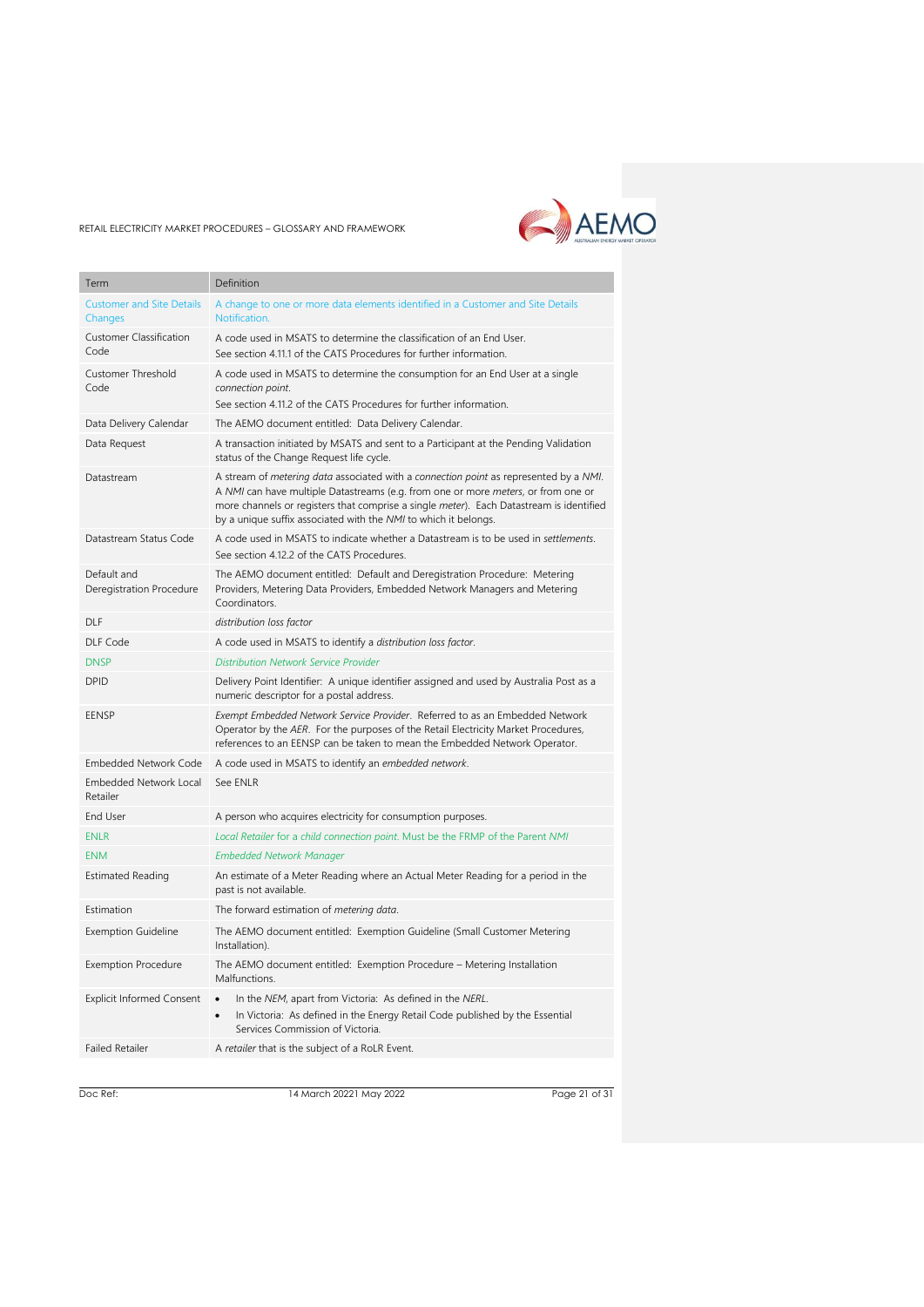

| Term                          | Definition                                                                                                                                                                                                                                                                                                          |
|-------------------------------|---------------------------------------------------------------------------------------------------------------------------------------------------------------------------------------------------------------------------------------------------------------------------------------------------------------------|
| <b>Field Validation Rules</b> | As described in section 4.15 of the CATS Procedures, these specify, for each Change<br>Reason Code, which fields in MSATS need to be populated at creation of a transaction<br>or at other times in the life cycle of a transaction.                                                                                |
| Final Reading                 | The last Actual Meter Reading taken where:<br>an End User:<br>vacates an address; or<br>$\circ$<br>changes retailer; or<br>$\circ$<br>all or any part of a metering installation is:<br>removed; or<br>$\circ$<br>modified and the modification affects the energy data in the metering<br>$\circ$<br>installation. |
| First Tier NMI                | The NMI associated with a First-Tier Load.                                                                                                                                                                                                                                                                          |
| First-Tier Load               | For the purposes of the Retail Electricity Market Procedures, the load at a connection<br>point where the electricity is purchased directly and in its entirety from the Local<br>Retailer, even if it has not been classified as a first-tier load under Chapter 2 of the NER.                                     |
| <b>FRMP</b>                   | financially responsible Market Participant, usually a retailer, Generator, Market Customer<br>or an MSGA, identified as such in respect of a connection point in MSATS.                                                                                                                                             |
| Good Industry Practice        | In relation to any undertaking and any circumstances, the exercise of that degree of<br>skill, diligence, prudence and foresight that would reasonably and ordinarily be<br>expected from a skilled and experienced operator engaged in the same type of<br>undertaking under the same or similar circumstances.    |
| Historical Data               | Metering data that has been provided for a previous reading period                                                                                                                                                                                                                                                  |
| HV                            | High voltage.                                                                                                                                                                                                                                                                                                       |
| HV CT                         | High voltage current transformer                                                                                                                                                                                                                                                                                    |
| <b>ILAC</b>                   | International Laboratory Accreditation Cooperation.                                                                                                                                                                                                                                                                 |
| Initiate                      | The first of the status points of a Change Request.                                                                                                                                                                                                                                                                 |
| Initiation Rules              | As described in section 4.5 of the CATS Procedures, the rules that specify who can<br>initiate a Change Request in MSATS.                                                                                                                                                                                           |
| Initiator                     | The Participant who initiates a B2B Interaction.                                                                                                                                                                                                                                                                    |
| Insolvency Official           | An official appointed in respect of a retailer or any property of the retailer and includes<br>a receiver, receiver and manager, administrator, provisional liquidator, liquidator,<br>trustee in bankruptcy or person having a similar or analogous function.                                                      |
| Interval                      | Period over which interval energy data is recorded by the metering installation that<br>corresponds to a TI or submultiples of a TI.                                                                                                                                                                                |
| Interval Meter                | A meter that records interval energy data. It is manually read, or remotely read using a<br>communications network.                                                                                                                                                                                                 |
| <b>Inventory Table</b>        | A table of devices for unmetered loads associated with each NMI as described in<br>sections 13.2.2, 13.3.2 and 13.5.2 of Metrology Procedure: Part B.                                                                                                                                                               |
| Jurisdiction                  | participating jurisdiction                                                                                                                                                                                                                                                                                          |
| Jurisdiction Code             | A code used in MSATS to identify the Jurisdiction to which a NMI belongs and as<br>specified in section 4.6 of the CATS Procedures.                                                                                                                                                                                 |
| Life Support                  | A situation where an End User relies on electricity for the operation of 'life support<br>equipment', a term defined in:<br>the NEM, apart from Victoria, in the NERR; and<br>Victoria, in the Electricity Distribution Code and Energy Retail Code.                                                                |

Doc Ref: 14 March 20221 May 2022 20631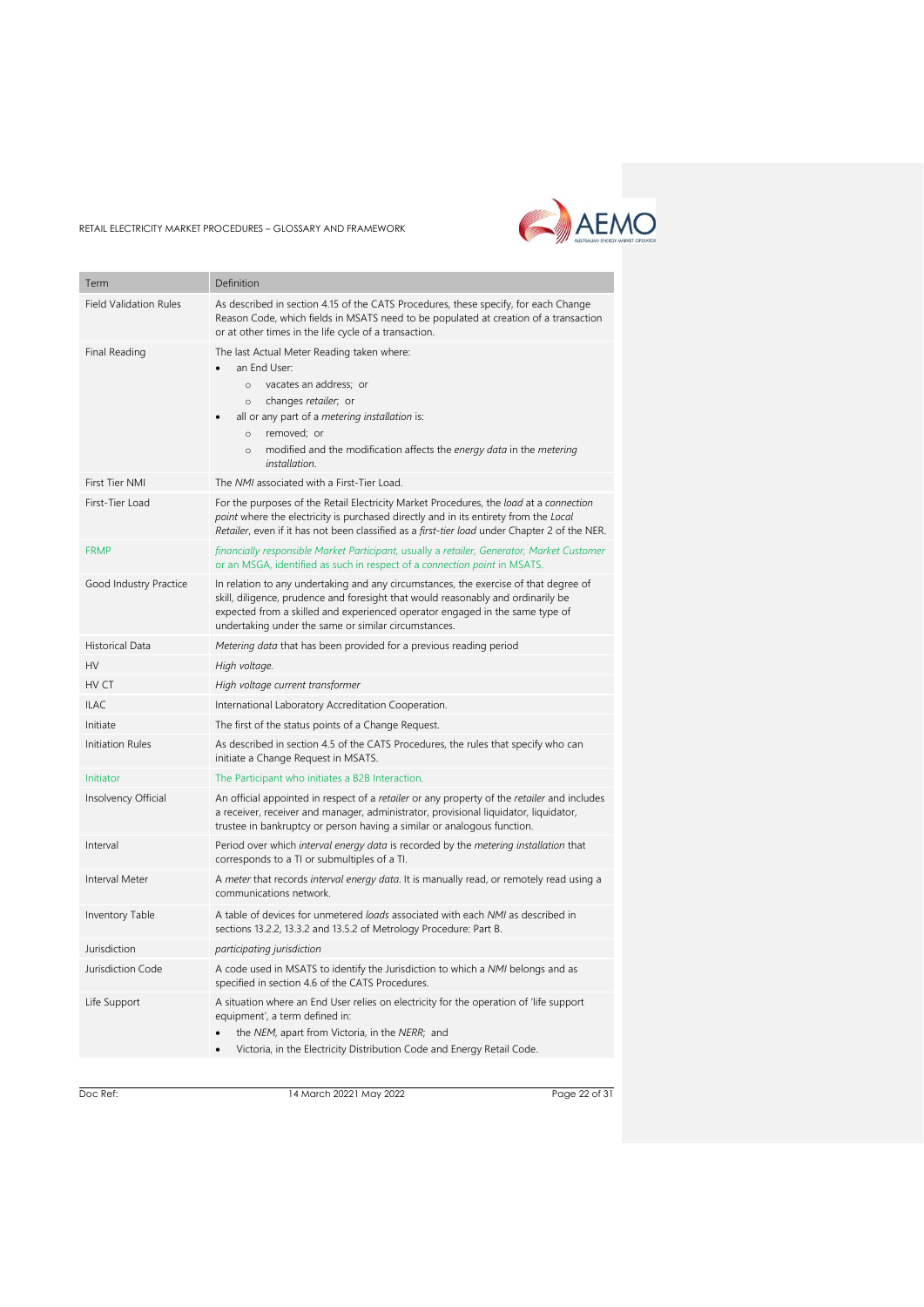

| Term                           | Definition                                                                                                                                                                                                                                                                                                                                                         |
|--------------------------------|--------------------------------------------------------------------------------------------------------------------------------------------------------------------------------------------------------------------------------------------------------------------------------------------------------------------------------------------------------------------|
| LNSP                           | In the context of a Network Service Provider's distribution network: Local Network<br><b>Service Provider</b>                                                                                                                                                                                                                                                      |
|                                | In relation to a child connection point: EENSP.                                                                                                                                                                                                                                                                                                                    |
|                                | For the purposes of the Metrology Procedure: If there is more than one Local Network<br>Service Provider for a local area, a reference to the LNSP in respect of a metering<br>installation or connection point is a reference to the LNSP that holds a licence in respect<br>of the network to which that metering installation or connection point is connected. |
| Load Profile                   | A profile of metering data aggregated across a specified set of connection points.                                                                                                                                                                                                                                                                                 |
| Load Table                     | A table of Unmetered Device market loads published by AEMO at<br>http://www.aemo.com.au/Electricity/National-Electricity-Market-NEM/Retail-and-<br>metering.                                                                                                                                                                                                       |
| Lot Number                     | The lot reference number allocated to a street address prior to street numbering<br>(except in the ACT).                                                                                                                                                                                                                                                           |
| <b>LR</b>                      | Local Retailer. For Global Settlements, LR will be populated with GLOPOOL or<br>POOLXXX.                                                                                                                                                                                                                                                                           |
| $\mathsf{IV}$                  | A Voltage equal to or less than 1kV.                                                                                                                                                                                                                                                                                                                               |
| LV CT                          | Low voltage current transformer                                                                                                                                                                                                                                                                                                                                    |
| MAMP                           | Metering Asset Management Plan. A test plan developed and maintained by an MP in<br>accordance with the Service Level Procedure (MP).                                                                                                                                                                                                                              |
| MarketNet                      | AEMO's private network available to Participants having a Participant ID                                                                                                                                                                                                                                                                                           |
| MC.                            | Metering Coordinator<br>The Role Code used in MSATS for an MC is 'RP'.                                                                                                                                                                                                                                                                                             |
| <b>MDFF</b>                    | Metering Data File Format: The standard format for the delivery of metering data.                                                                                                                                                                                                                                                                                  |
| <b>MDFF Specification</b>      | The AEMO document entitled: Meter Data File Format Specification NEM12 & NEM 13.                                                                                                                                                                                                                                                                                   |
| MDM                            | The part of MSATS called 'Metering Data Management'.                                                                                                                                                                                                                                                                                                               |
| <b>MDM Contributory Suffix</b> | A suffix defined in sections 6 and 7 of the NMI Procedure used to identify a stream of<br>metering data and is consistent with the 'NMISuffix' contained in the 200 record of the<br>MDFF interval metering datafile and the 250 record of the MDFF accumulated metering<br>data file.                                                                             |
| <b>MDM Data File</b>           | Meter Data Management Data File: The standard file for delivery of <i>metering data</i> to<br>AEMO.                                                                                                                                                                                                                                                                |
| <b>MDM Procedures</b>          | The AEMO document entitled: MSATS Procedure: MDM Procedures.                                                                                                                                                                                                                                                                                                       |
| <b>MDP</b>                     | <b>Metering Data Provider</b>                                                                                                                                                                                                                                                                                                                                      |
| Meter Alarm                    | Any alarm within a <i>metering installation</i> designed to detect any unexpected<br>occurrence, such as a loss of supply, VT or phase failure, tamper detection, reverse<br>energy flow, pulse overflow, cycle redundancy check error and temperature or time<br>tolerance.                                                                                       |
| Meter Churn                    | Any alteration or replacement of a metering installation.                                                                                                                                                                                                                                                                                                          |
| Meter Provision                | The provision, installation and maintenance of the components of a <i>metering</i><br>installation.                                                                                                                                                                                                                                                                |
| Meter Reading                  | Electricity consumption data taken from a <i>meter</i> , regardless of how it is obtained.                                                                                                                                                                                                                                                                         |
| Meter Register                 | The meter register data stored in MSATS, which includes both the <i>metering register</i><br>and other data.                                                                                                                                                                                                                                                       |

Doc Ref: 14 March 20221 May 2022 2009 Page 23 of 31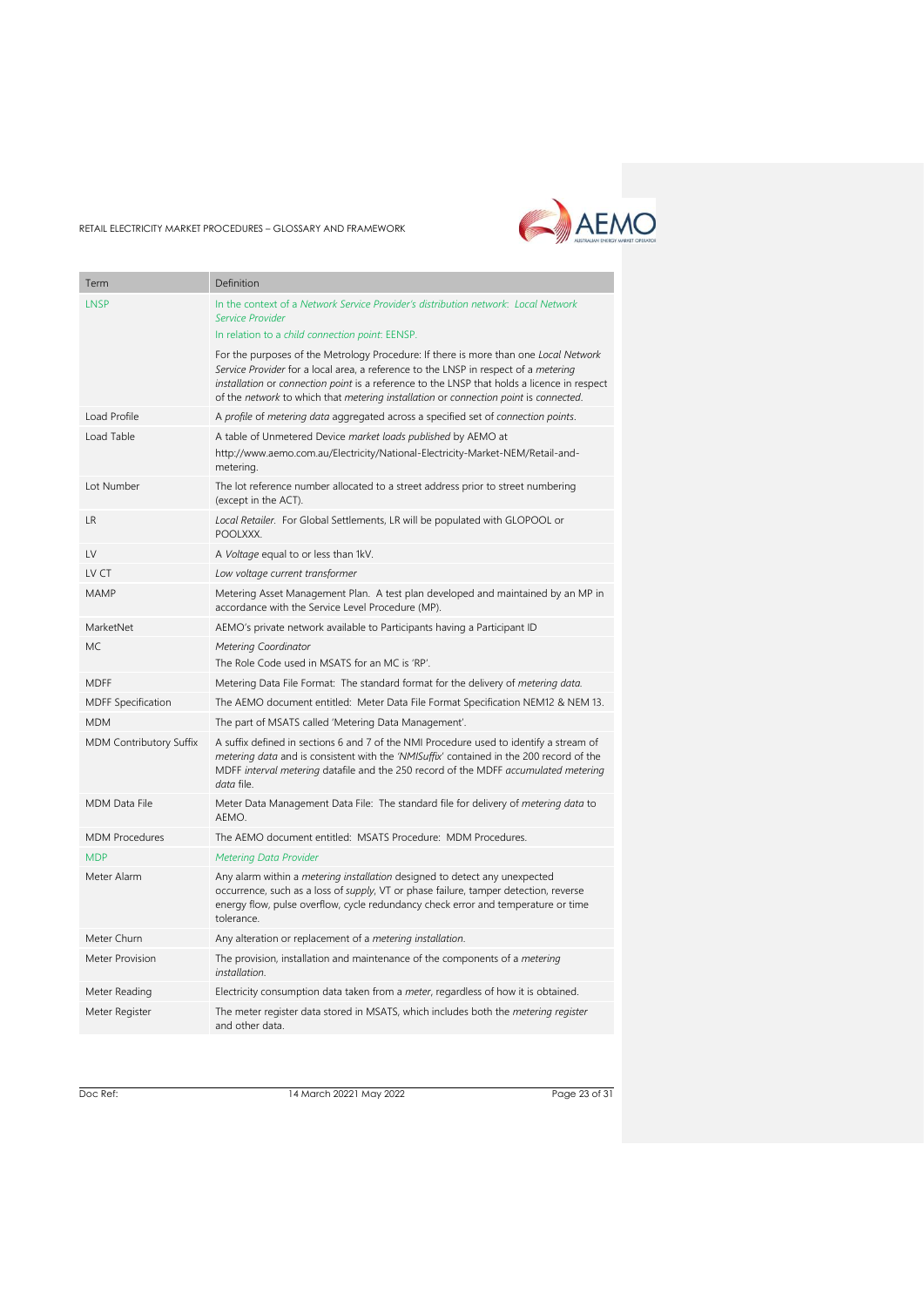

| Term                                          | Definition                                                                                                                                                                                          |
|-----------------------------------------------|-----------------------------------------------------------------------------------------------------------------------------------------------------------------------------------------------------|
| Meter Register Status<br>Code                 | A code used in MSATS to delineate the status of a meter. See also section 4.12.3 of the<br>CATS Procedures.                                                                                         |
| Meter Serial ID                               | A faceplate serial number that uniquely identifies each meter associated with a NMI.                                                                                                                |
| Metering Data<br><b>Notification Process</b>  | The process of providing metering data to Participants by an MDP.                                                                                                                                   |
| Metering Data<br><b>Verification Process</b>  | The process by which a Participant queries the <i>metering data</i> received from an MDP.                                                                                                           |
| Metering Installation Type<br>Code            | The type of <i>meter</i> attached to a <i>NMI</i> as described in section 4.13 of the CATS<br>Procedures.                                                                                           |
| Metrology Procedure:<br>Part A                | The AEMO document entitled: Metrology Procedure: Part A National Electricity<br>Market.                                                                                                             |
| Metrology Procedure:<br>Part B                | The AEMO document entitled: Metrology Procedure: Part B Metering Data Validation,<br>Substitution and Estimation Procedure.                                                                         |
| MMS                                           | AEMO's Market Management Systems.                                                                                                                                                                   |
| <b>MP</b>                                     | Metering Provider.<br>In MSATS, it is referred to as an MPB.                                                                                                                                        |
| <b>MPB</b>                                    | A Category B Metering Provider. An MP accredited to install, provide and maintain<br>metering installations.                                                                                        |
| <b>MPC</b>                                    | A Category C Metering Data Provider. An MDP accredited only to collect metering data,<br>not process or transfer it.                                                                                |
| <b>MSATS</b>                                  | Market Settlements and Transfer Solution                                                                                                                                                            |
| <b>MSATS Procedures</b>                       | The following procedures, collectively: CATS Procedures, WIGS Procedures, MDM<br>Procedures, NMI Standing Data Schedule, NMI Procedure and Part A of the NEM RoLR<br>Processes.                     |
| <b>MSGA</b>                                   | Market Small Generation Aggregator                                                                                                                                                                  |
| <b>NEM Retail Operations</b><br>Contacts List | The AEMO document entitled: NEM Retail Operations Contact List. Commonly<br>referred to as: ROCL.                                                                                                   |
| <b>NEM RoLR Processes</b>                     | The AEMO document entitled: NEM RoLR Processes - Part A: MSATS Procedure:<br>RoLR Procedures - Part B: B2B Procedure: RoLR Process.                                                                 |
| <b>NER</b>                                    | The National Electricity Rules made under Part 7 of the National Electricity Law.                                                                                                                   |
| Network Tariff                                | The rate an NSP charges a retailer for the use of its network.                                                                                                                                      |
| Network Tariff Code                           | A nominated code for the Network Tariff charged by the NSP.                                                                                                                                         |
| New [Participant/Role]                        | See section 3.1, of the CATS Procedures                                                                                                                                                             |
| <b>NMI Address</b>                            | The physical location of the connection point.                                                                                                                                                      |
| <b>NMI Checksum</b>                           | A single digit number used to validate that a NMI supplied to MSATS is valid.                                                                                                                       |
| NMI Classification Code                       | A code used in MSATS that identifies the nature of the flow of electricity through a<br>connection point.<br>See section 4.4 of the CATS Procedures.                                                |
| NMI Datastream                                | The term used to represent a NMI suffix required by MDM to enable the metering data<br>associated with a NMI to be correctly identified.                                                            |
| NMI Discovery Search 1                        | The process of finding a NMI and the NMI Checksum by searching MSATS using the<br>Site, the DPID or the Meter Serial ID.<br>See also the NMI Search Rules in section 41.3.1 of the CATS Procedures. |

Doc Ref: 14 March 20221 May 2022 2006 Page 24 of 31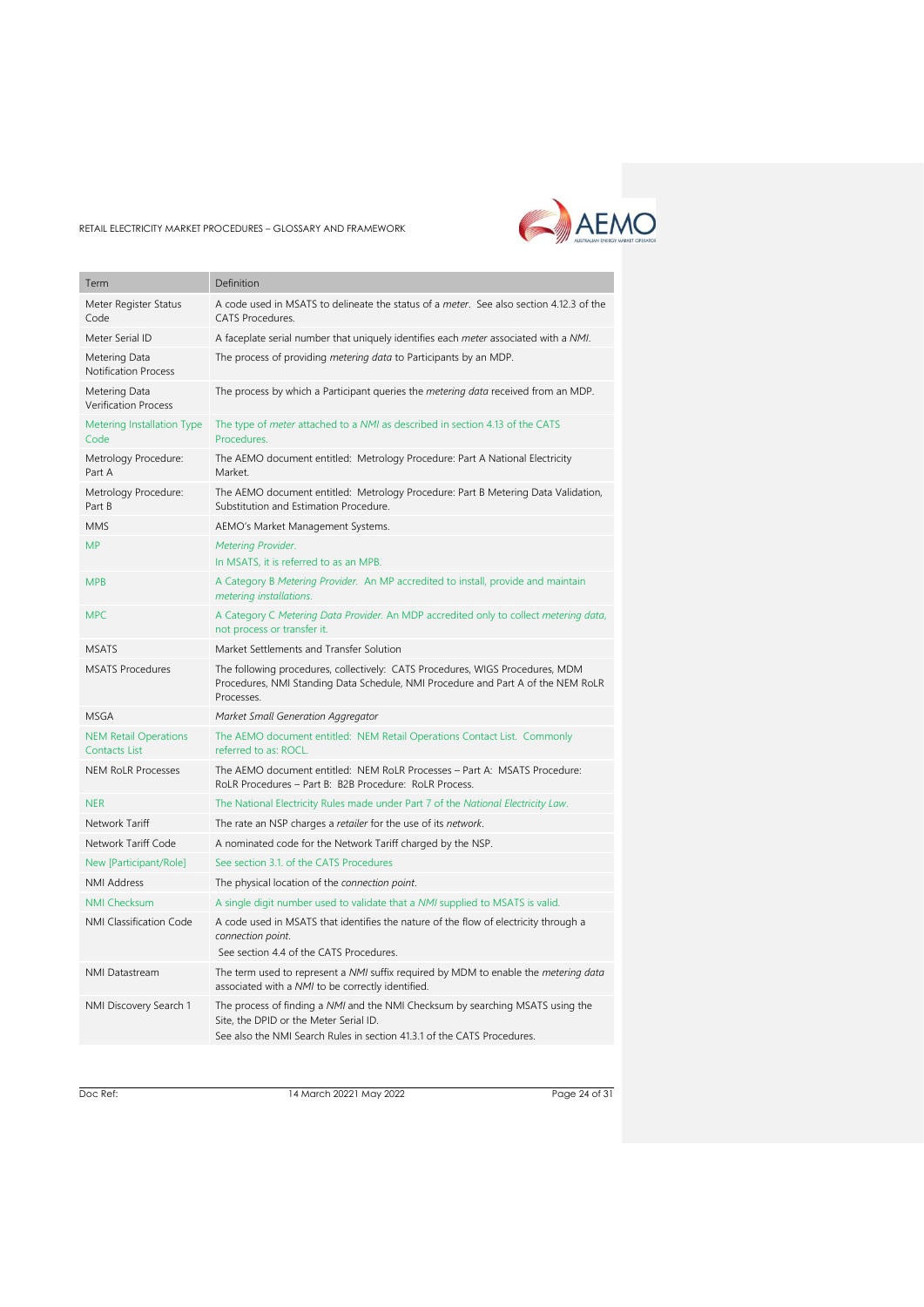

| Term                                     | Definition                                                                                                                                                                                                              |
|------------------------------------------|-------------------------------------------------------------------------------------------------------------------------------------------------------------------------------------------------------------------------|
| NMI Discovery Search 2                   | The process of entering a NMI and NMI Checksum in MSATS to obtain the NMI<br>Standing Data.<br>See also the NMI Standing Data Access Rules detailed in section 41.3.2 of the CATS<br>Procedures.                        |
| NMI Discovery Search 3                   | The search process that can only be used for one of the purposes detailed in section<br>41.3.4 of the CATS Procedures.                                                                                                  |
| <b>NMI Master Record</b>                 | The NMI master record with an end date set to the year 9999.                                                                                                                                                            |
| <b>NMI Procedure</b>                     | The AEMO document entitled: MSATS Procedures: National Metering Identifier.                                                                                                                                             |
| <b>NMI Search Rules</b>                  | See Table 41-B in the CATS Procedures.<br>The search that is available in MSATS to enable a Participant identify a NMI when the<br>only information available is the DPID, the meter serial number or the Site address. |
| NMI Standing Data<br><b>Access Rules</b> | The search that is available in MSATS to enable a Participant to identify nominated<br>CATS Standing Data.<br>See section 41.3.2, 41.3.4 and 41.3.5 of the CATS Procedures.                                             |
| NMI Standing Data<br>Schedule            | The AEMO document entitled: NMI Standing Data Schedule.                                                                                                                                                                 |
| <b>NMI Status Code</b>                   | A code used in MSATS to determine whether a NMI can be the subject of a retail<br>transfer.<br>See also section 4.12.1 of the CATS Procedures.                                                                          |
| Non-Controlled Load                      | A load that is not a Controlled Load.                                                                                                                                                                                   |
| <b>Not Completed</b>                     | A ServiceOrderStatus indicating that the Primary Work is not completed.                                                                                                                                                 |
| <b>Notification</b>                      | A B2B Transaction that does not require a corresponding reply. Could be a Meter Data,<br>Customer and Site Details or a Notified Party Notification.                                                                    |
| <b>NotificationDetail</b>                | Data Payload for the OneWayNotification                                                                                                                                                                                 |
| <b>Notified Party</b>                    | The receiver of a B2B Transaction or B2B Acknowledgement for notification purposes<br>only and not required to perform any services for the Initiator.                                                                  |
| <b>NSLP</b>                              | Net System Load Profile: A type of load profile calculated by MSATS in accordance<br>with the metrology procedure.                                                                                                      |
| <b>NSP</b>                               | Network Service Provider                                                                                                                                                                                                |
| NSP <sub>2</sub>                         | Second Network Service Provider: The Role assigned to a DNSP for a transmission<br>connection point (wholesale NMIs) that have two NSP roles.                                                                           |
| <b>NSRD</b>                              | Next Scheduled Reading Date: The next scheduled Actual Meter Reading.                                                                                                                                                   |
| Objected or OBJ                          | One of the status points of a Change Request.                                                                                                                                                                           |
| Objection                                | A type of transaction raised in relation to a Change Request whereby a Participant may<br>object to the Completion of a Change Request on grounds that are permitted by the<br>applicable Jurisidiction.                |
| Objection Clearing Period                | The number of business days an Objection can remain in MSATS. If the Objection has<br>not been withdrawn by the end of the Objection Clearing Period, it will be Cancelled<br>by MSATS.                                 |
| Objection Code                           | A code used in MSATS representing the only grounds on which an Objection can be<br>lodged.<br>See Table 4-D of the CATS Procedures for a list of the Objection Codes.                                                   |
| Objection Logging Period                 | The number of business days available to a Participant for entering an Objection in<br>MSATS.                                                                                                                           |

Doc Ref: 14 March 20221 May 2022 2006 Page 25 of 31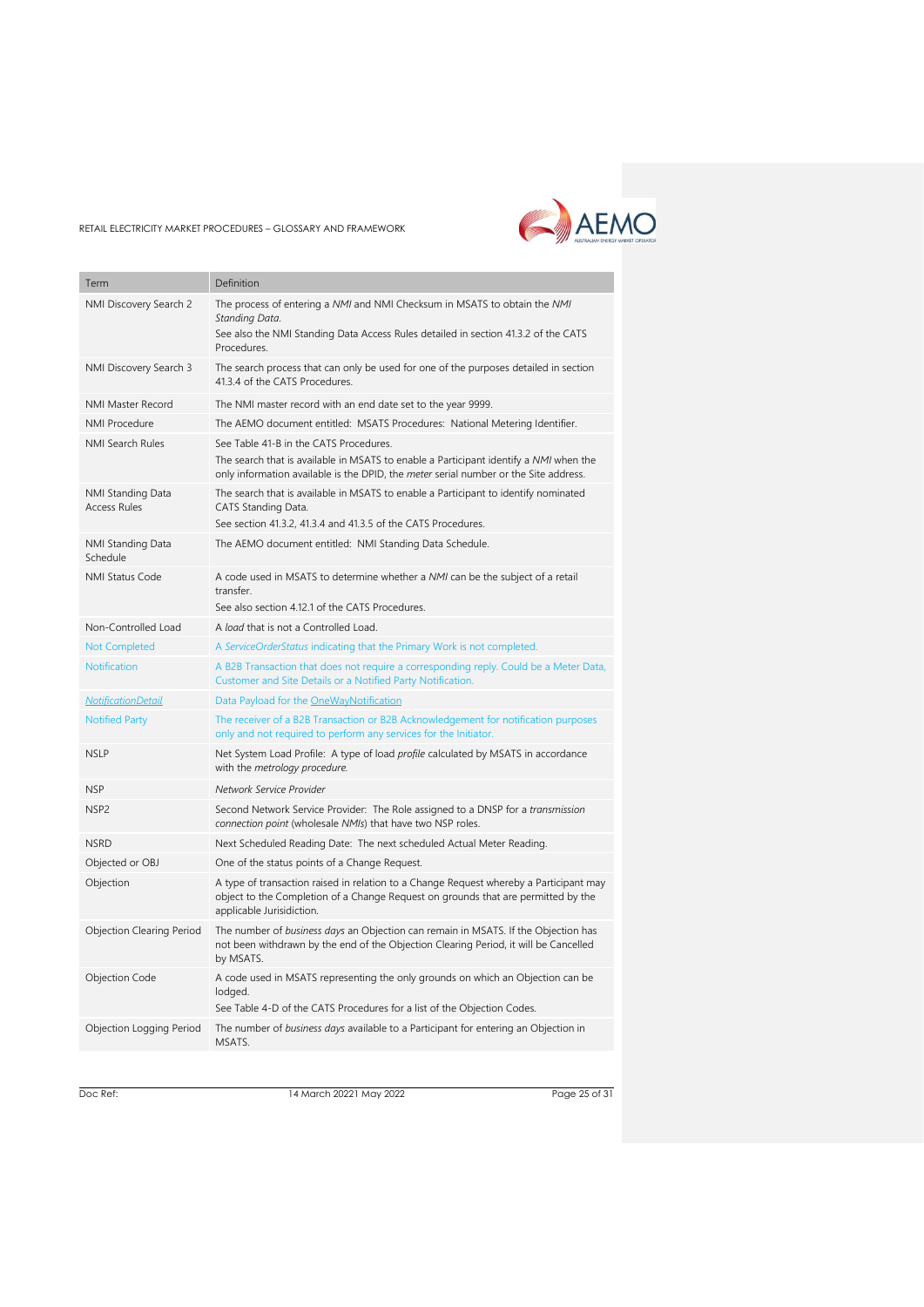

| Term                                 | Definition                                                                                                                                                                                                                                                                                                |
|--------------------------------------|-----------------------------------------------------------------------------------------------------------------------------------------------------------------------------------------------------------------------------------------------------------------------------------------------------------|
| <b>Objection Rules</b>               | The rules applicable in MSATS that determine how Objections are used for each                                                                                                                                                                                                                             |
|                                      | Change Reason Code.                                                                                                                                                                                                                                                                                       |
|                                      | See also section 4.9 of the CATS Procedures.                                                                                                                                                                                                                                                              |
| Old Retailer                         | Any previous retailer for a NMI.                                                                                                                                                                                                                                                                          |
| Off-Market                           | An End User within an embedded network who purchases electricity from the EENSP<br>who supplies the electricity.                                                                                                                                                                                          |
| On-Market                            | An End User at a child connection point who purchases electricity from a retailer.                                                                                                                                                                                                                        |
| On/Off Table                         | A table recording the switching status (On = 1, Off = 0) for each TI for unmetered loads<br>associated with a NMI as described in the Metrology Procedure: Part B.                                                                                                                                        |
| OneWayNotification                   | A one-way message from an Initiator to a Recipient concerning one or more NMIs.                                                                                                                                                                                                                           |
| <b>PA</b>                            | Participant Administrator: A person employed by a Participant who can create and<br>maintain Participant Users for that Participant.                                                                                                                                                                      |
| Parent FRMP                          | The retailer who is the Current FRMP for a parent connection point.                                                                                                                                                                                                                                       |
| Parent Name                          | The Embedded Network Code populated in the 'EMBNETPARENT' field in MSATS for a<br>Parent NMI to indicate that the NMI is a parent for a specified embedded network.                                                                                                                                       |
| <b>Partially Completed</b>           | A ServiceOrderStatus indicating that the Recipient has completed the Primary Work but<br>that there are outstanding matters to be attended to.                                                                                                                                                            |
| Participant                          | An organisation with a Participant ID to sign into MSATS.                                                                                                                                                                                                                                                 |
| Participant ID                       | An organisation's participant identifier in MSATS.                                                                                                                                                                                                                                                        |
| Participant User                     | A user of MSATS on behalf of a Participant.                                                                                                                                                                                                                                                               |
| Pending or PEND                      | One of the status points of a Change Request.                                                                                                                                                                                                                                                             |
| Pending Validation or<br><b>PVAL</b> | One of the status points of a Change Request.                                                                                                                                                                                                                                                             |
| Physical Inventory                   | A physical count of Unmetered Devices.                                                                                                                                                                                                                                                                    |
| PPS                                  | Profile Preparation Service: It calculates profile shapes by using algorithms and interval<br>energy data. The calculation of the NSLP or the CLP.                                                                                                                                                        |
| <b>Primary Work</b>                  | The activity described by the ServiceOrderType field of a ServiceOrderRequest.                                                                                                                                                                                                                            |
| Profile Area                         | A geographical area comprising a group of one or more TNIs for which a single NSLP<br>is calculated. If part of an LNSP local area is located within the local area of another<br>LNSP, that part of the local area of the first LNSP is considered to be part of the profile<br>area of the second LNSP. |
| Profile Name                         | A code identifying the name of the algorithmically derived shape that is used to<br>allocate a Datastream's metering data to TIs.                                                                                                                                                                         |
| Proposed Change Date                 | The proposed date on which a Role will transfer from one Participant to another.                                                                                                                                                                                                                          |
| Prospective Change                   | A change to a NMI record that will take effect on a date after the date the Change<br>Request is submitted.                                                                                                                                                                                               |
| Prospective Days                     | A situation where the number of <i>days</i> under consideration occur after the current date.                                                                                                                                                                                                             |
| Prospective Period                   | The maximum period in which a Prospective Change can be made.                                                                                                                                                                                                                                             |
| Qualification Procedure              | The AEMO document entitled: Qualification Procedure: Metering Providers, Metering<br>Data Providers and Embedded Network Managers.                                                                                                                                                                        |
| Read Type Code                       | Types of meter readings detailed in Table 4-M of the CATS Procedures.                                                                                                                                                                                                                                     |
| <b>REC</b>                           | Registered Electrical Contractor: A person who is registered by the relevant safety<br>regulator in each jurisdiction.                                                                                                                                                                                    |
|                                      |                                                                                                                                                                                                                                                                                                           |

Doc Ref: 14 March 20221 May 2022 2006 9120 Page 26 of 31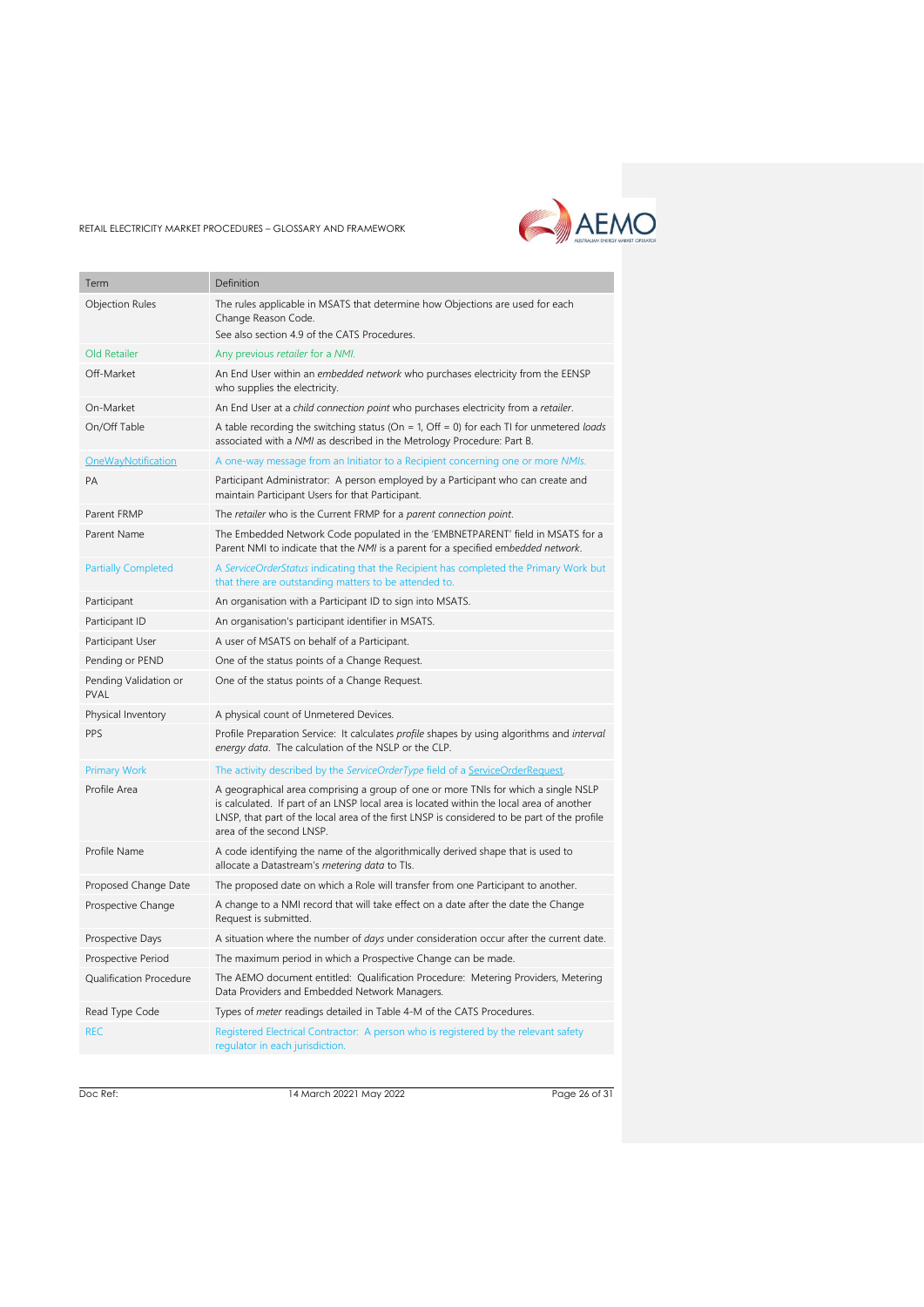

| Term                                       | Definition                                                                                                                                                                                                   |
|--------------------------------------------|--------------------------------------------------------------------------------------------------------------------------------------------------------------------------------------------------------------|
| Recipient                                  | The receiver of a B2B Transaction or B2B Acknowledgement. This can be either a<br>notification, request for data or request to perform work.                                                                 |
| Register Identifier Status<br>Code         | A code in MSATS that indicates if a Meter Register is active.<br>See also section 4.12.4 of the CATS Procedures.                                                                                             |
| Regulator                                  | In the context of a RoLR Event, the AER for the NEM, apart from Victoria, and the<br>Essential Services Commission of Victoria for Victoria.                                                                 |
| Rejected or REJ                            | One of the status points of a Change Request. It means that a Change Request fails a<br>validation test in MSATS.                                                                                            |
| Requested or REQ                           | One of the status points of a Change Request.                                                                                                                                                                |
| <b>Required Timeframe</b>                  | The time allowed for the completion of work requested in a Service Order, which could<br>be a Jurisdictional requirement or an agreed period of time.                                                        |
| Residential                                | As defined in the NERL.                                                                                                                                                                                      |
| Retail Electricity Market<br>Procedures    | See the description in section 2.2.                                                                                                                                                                          |
| Retrospective Change                       | A change to a NMI record that is to be effective on or before the date the Change<br>Request is submitted.                                                                                                   |
| Retrospective Days                         | A situation where the <i>days</i> under consideration must either be the date of a Change<br>Request or a date preceding the date of the Change Request.                                                     |
| Retrospective Period                       | The maximum period in which a Retrospective Change can be made.                                                                                                                                              |
| RoC                                        | RoLR of Choice: The nomination of a RoLR by an End User (as appropriately classified<br>in s.2 of the National Energy Retail Law) and agreed by the retailer to be its FRMP in a<br>RoLR Event.              |
| Role                                       | The role an organisation has with a connection point in CATS. A single organisation<br>can have more than one role associated with a NMI.                                                                    |
| Role Code                                  | A code used in MSATS to identify the association a Participant has with a NMI.<br>See Table 4-B of the CATS Procedures for a list of the Role Codes.                                                         |
| <b>RoLR Effective Transfer</b><br>Date     | The first day after the declaration of RoLR Event. This is the date from which NMIs for<br>which the Failed Retailer was the FRMP are transferred to their RoLR, making the RoLR<br>the FRMP for those NMIs. |
| RoLR Event                                 | An event that triggers the transfer of End Users to a RoLR.                                                                                                                                                  |
| <b>RoLR Event Affected</b><br>Jurisdiction | Jurisdiction affected by a RoLR Event.                                                                                                                                                                       |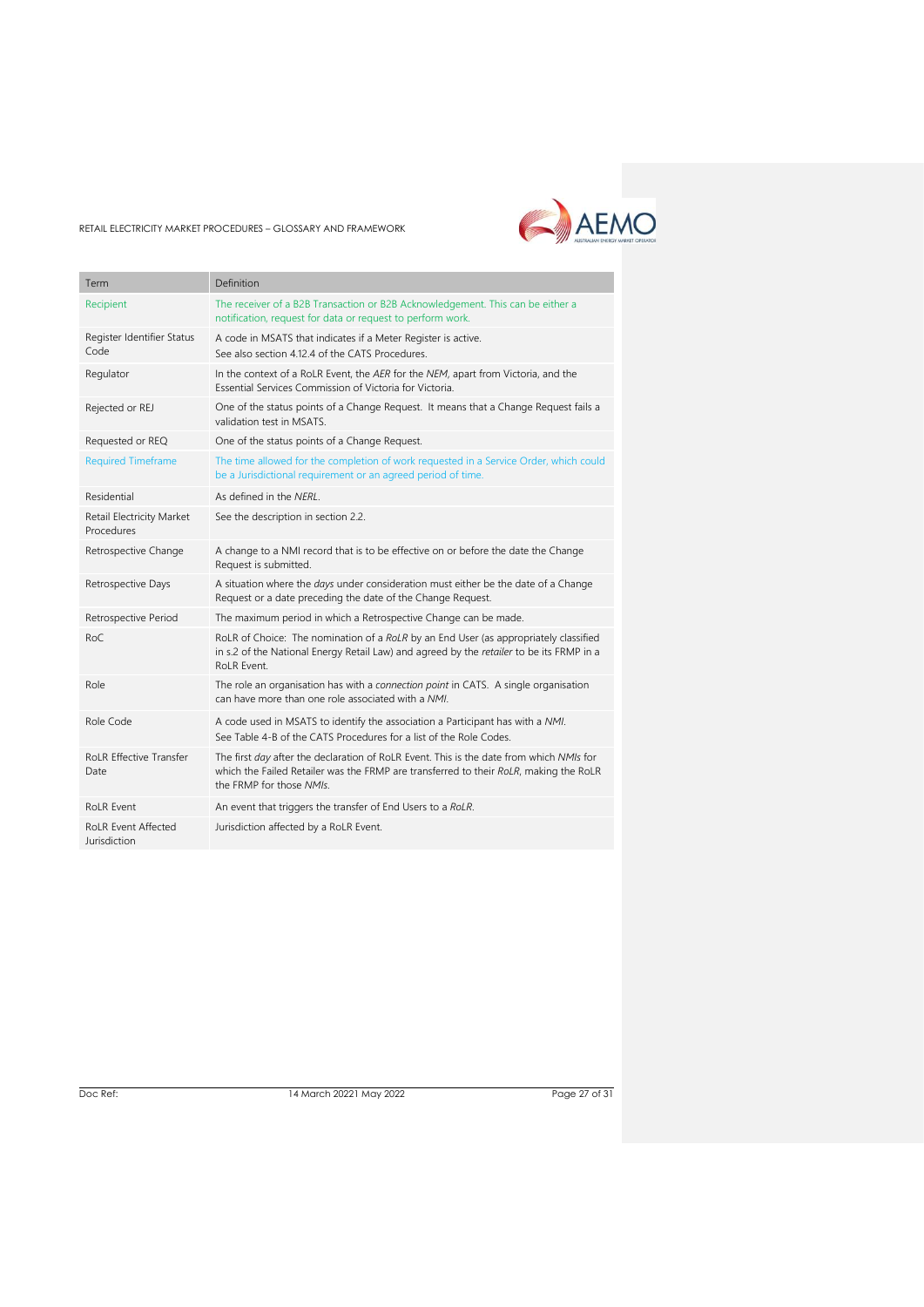

| Term                                                   | Definition                                                                                                                                                                                                                                                                                                                                                                                                                                                                                                                                                                                                                                                                                                                                                                                      |
|--------------------------------------------------------|-------------------------------------------------------------------------------------------------------------------------------------------------------------------------------------------------------------------------------------------------------------------------------------------------------------------------------------------------------------------------------------------------------------------------------------------------------------------------------------------------------------------------------------------------------------------------------------------------------------------------------------------------------------------------------------------------------------------------------------------------------------------------------------------------|
| <b>RoLR Event Affected</b><br><b>MSATS Participant</b> | MSATS Participants potentially affected by a RoLR Event include:<br>MSATS Participants with a current Role for any NMI where the Failed Retailer was<br>assigned to one or more MSATS roles on the RoLR Effective Transfer Date,<br>including:<br>The Failed Retailer (the current FRMP, LR or both).<br>$\circ$<br>The Current LNSP.<br>$\circ$<br>The Current MDP.<br>$\circ$<br>The Current MPB.<br>$\Omega$<br>The RoLR for each RoLR Event Affected NMI.<br>If the Failed Retailer is a LR, the replacement LR.<br>MSATS Participants that have a Role for a NMI for which, at the time of the RoLR<br>$\bullet$<br>Event, the Failed Retailer was nominated as the New FRMP on an incomplete<br>Change Request or MSATS Participants nominated in a new Role on such a<br>Change Request. |
| <b>RoLR Event Affected NMI</b>                         | NMIs where the Failed Retailer was assigned to one or more Roles for the RoLR<br>Effective Transfer Date; and<br>NMIs for which at the time of the RoLR Event, the Failed Retailer was nominated as<br>$\bullet$<br>the New FRMP on a Change Request that is at one of the following status points:<br>Requested (REQ), Objected (OBJ) or Pending Validation (PVAL).                                                                                                                                                                                                                                                                                                                                                                                                                            |
| RoLR Key Contact                                       | A contact specified in the NEM Retail Operations Contacts List.                                                                                                                                                                                                                                                                                                                                                                                                                                                                                                                                                                                                                                                                                                                                 |
| <b>RoLR Post</b><br>Implementation Review              | A review managed by AEMO to assess how a RoLR Event was managed.                                                                                                                                                                                                                                                                                                                                                                                                                                                                                                                                                                                                                                                                                                                                |
| <b>RoLR Transition Period</b>                          | The period of time from when a RoLR Event occurs to the time a RoLR Post<br>Implementation Review is completed.                                                                                                                                                                                                                                                                                                                                                                                                                                                                                                                                                                                                                                                                                 |
| Routine Testing                                        | For the purposes of the Metrology Procedure, includes the ongoing and regular<br>maintenance testing, compliance testing and in-service testing of a <i>metering</i><br>installation initiated by the MC or MP to fulfil their obligations under clause S7.6 of the<br>NER.                                                                                                                                                                                                                                                                                                                                                                                                                                                                                                                     |
| Sample Test Plan                                       | A statement of the sample size to be taken, the frequency of sample testing and the<br>required accuracy.                                                                                                                                                                                                                                                                                                                                                                                                                                                                                                                                                                                                                                                                                       |
| <b>SCADA</b>                                           | Supervisory Control and Data Acquisition                                                                                                                                                                                                                                                                                                                                                                                                                                                                                                                                                                                                                                                                                                                                                        |
| Scheduled Meter Reading                                | An Actual Meter Reading on a Meter Reading date scheduled by the relevant MDP.                                                                                                                                                                                                                                                                                                                                                                                                                                                                                                                                                                                                                                                                                                                  |
| Scheduled Reading Date                                 | The date on which a Scheduled Meter Reading has occurred or might occur.                                                                                                                                                                                                                                                                                                                                                                                                                                                                                                                                                                                                                                                                                                                        |
| Second-Tier Load                                       | For the purposes of the Retail Electricity Market Procedures, the load at a connection<br>point where electricity is purchased from a retailer other than the Local Retailer, even if<br>it has not been classified as a second-tier load under Chapter 2 of the NER.                                                                                                                                                                                                                                                                                                                                                                                                                                                                                                                           |
| Second Tier NMI                                        | The NMI associated with a Second-Tier Load.                                                                                                                                                                                                                                                                                                                                                                                                                                                                                                                                                                                                                                                                                                                                                     |
| Service Level Procedure<br>(ENM)                       | The AEMO document entitled: Service Level Procedure: Embedded Network<br>Managers.                                                                                                                                                                                                                                                                                                                                                                                                                                                                                                                                                                                                                                                                                                              |
| Service Level Procedure<br>(MDP)                       | The AEMO document entitled: Service Level Procedure: Metering Data Provider<br>Services.                                                                                                                                                                                                                                                                                                                                                                                                                                                                                                                                                                                                                                                                                                        |
| Service Level Procedure<br>(MP)                        | The AEMO document entitled: Service Level Procedure: Metering Provider Services<br>Category B for Metering installation Types 1, 2, 3, 4, 5 and 6.                                                                                                                                                                                                                                                                                                                                                                                                                                                                                                                                                                                                                                              |
| <b>Service Order</b>                                   | A B2B request to perform specified work.                                                                                                                                                                                                                                                                                                                                                                                                                                                                                                                                                                                                                                                                                                                                                        |

Doc Ref: 14 March 20221 May 2022 2006 31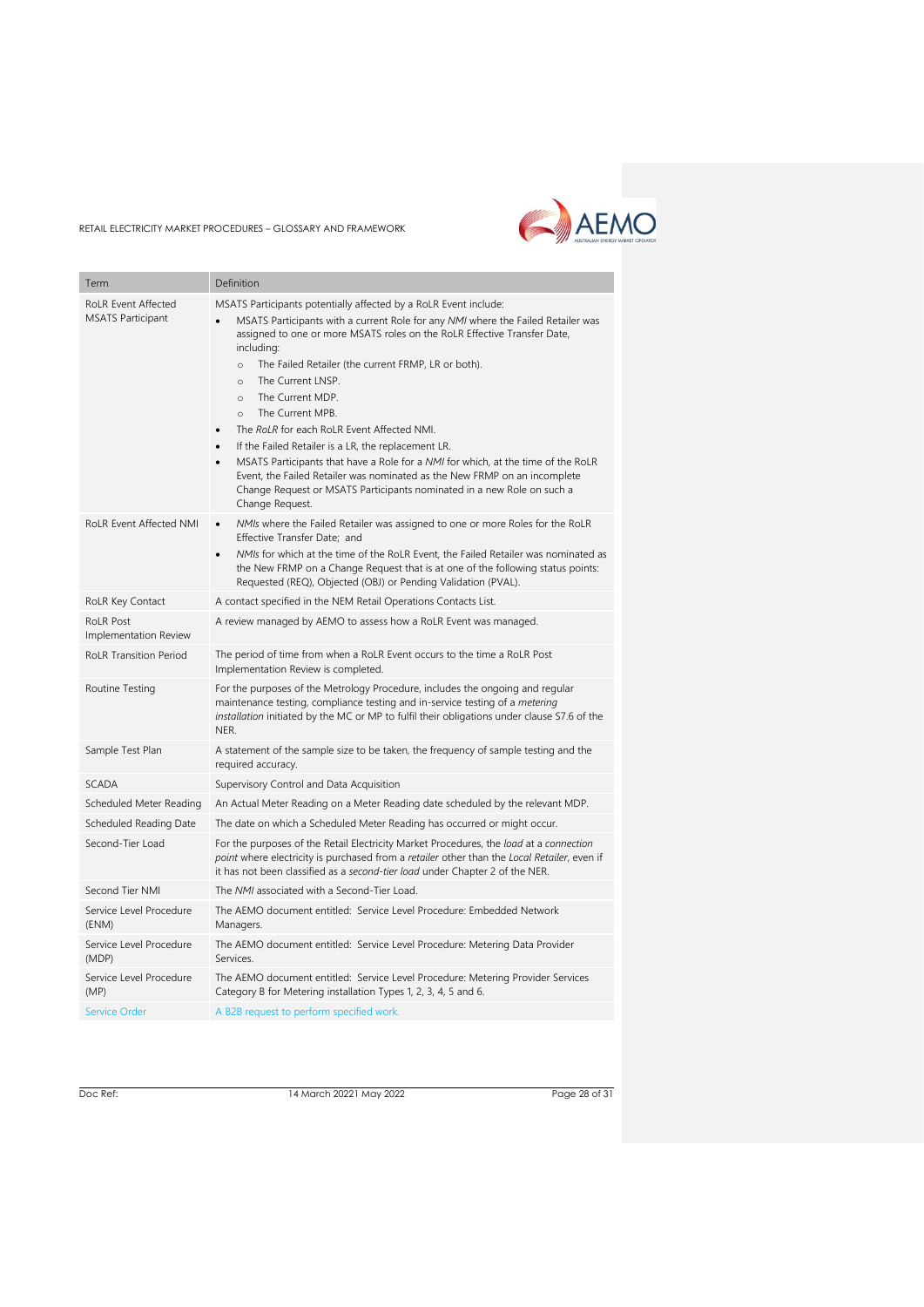# AEMO

#### RETAIL ELECTRICITY MARKET PROCEDURES – GLOSSARY AND FRAMEWORK

| Term                         | Definition                                                                                                                                                                                                                                                                                                                                                                    |
|------------------------------|-------------------------------------------------------------------------------------------------------------------------------------------------------------------------------------------------------------------------------------------------------------------------------------------------------------------------------------------------------------------------------|
|                              |                                                                                                                                                                                                                                                                                                                                                                               |
| <b>Service Order Process</b> | The process of requesting the performance of specified work through a<br>ServiceOrderRequest and receiving notification of the outcome of the request through<br>a ServiceOrderResponse.                                                                                                                                                                                      |
| ServiceOrderRequest          | A B2B Communication for a service to be performed at a connection point.                                                                                                                                                                                                                                                                                                      |
| ServiceOrderResponse         | A B2B Communication in response to a ServiceOrderRequest, which will include an<br>explanation if the work is incomplete.                                                                                                                                                                                                                                                     |
| <b>Service Paperwork</b>     | Paperwork required to carry out certain ServiceOrderRequests. For example: electrical<br>work request or certificate of electrical safety.                                                                                                                                                                                                                                    |
| Site                         | The physical location of an End User's premises.                                                                                                                                                                                                                                                                                                                              |
| Special Meter Reading        | An Actual Meter Reading taken on a date other than a Scheduled Reading Date.                                                                                                                                                                                                                                                                                                  |
| Special Read Date            | A date on which a Special Meter Reading is to occur.                                                                                                                                                                                                                                                                                                                          |
| Special Site                 | A Site that AEMO determines requires special arrangements to support the integrity of<br>the collection and processing of metering data from nominated metering installations,<br>under clause 7.8.12(a) and <i>published</i> by AEMO in the Special Sites and Techonology<br>Related Conditions within the National Electricity Market.                                      |
| Special Sites Document       | The AEMO document entitled: Special Sites and Techonology Related Conditions<br>within the National Electricity Market.                                                                                                                                                                                                                                                       |
| SSL                          | Secure Socket Layer: A protocol for encrypting information over the internet.                                                                                                                                                                                                                                                                                                 |
| <b>Start Date</b>            | The date entered is the date from which the change will occur.                                                                                                                                                                                                                                                                                                                |
| <b>Structured Address</b>    | The structured address format contains the following information:<br>Flat type and flat number<br>$\bullet$<br>Floor type and floor number<br>$\bullet$<br>Building name<br>$\bullet$<br>Location descriptor<br>$\bullet$<br>House number and suffix<br>$\bullet$<br>Lot number<br>Street name and street type<br>Suburb<br>Postcode<br>State                                 |
| Substitution                 | A process undertaken for the replacement of missing (null) or erroneous accumulated<br>metering data or interval metering data where metering data has failed Validation.                                                                                                                                                                                                     |
| ΤI                           | trading interval                                                                                                                                                                                                                                                                                                                                                              |
| Tier 1 Site                  | A site where the FRMP is the LR. This could be the case where:<br>The End User has transferred back to the LR as their retailer (FRMP) after a period<br>$\bullet$<br>with another retailer;<br>The site is not contestable; or<br>$\bullet$<br>The site is <i>contestable</i> but the End User has not transferred to another <i>retailer</i> .<br>See also First-Tier Load. |
| Tier 2 Site                  | A site where the FRMP is not the same as the LR. This could be the case if:<br>a contestable End User has elected to transfer from the LR; or<br>$\bullet$<br>an End User signed a contract with a retailer other than the LR prior to the<br>connection point being established in the MSATS System and it was created as a<br>Tier 2 Site.<br>See also Second-Tier Load.    |

Doc Ref: 14 March 20221 May 2022 2006 9120 Page 29 of 31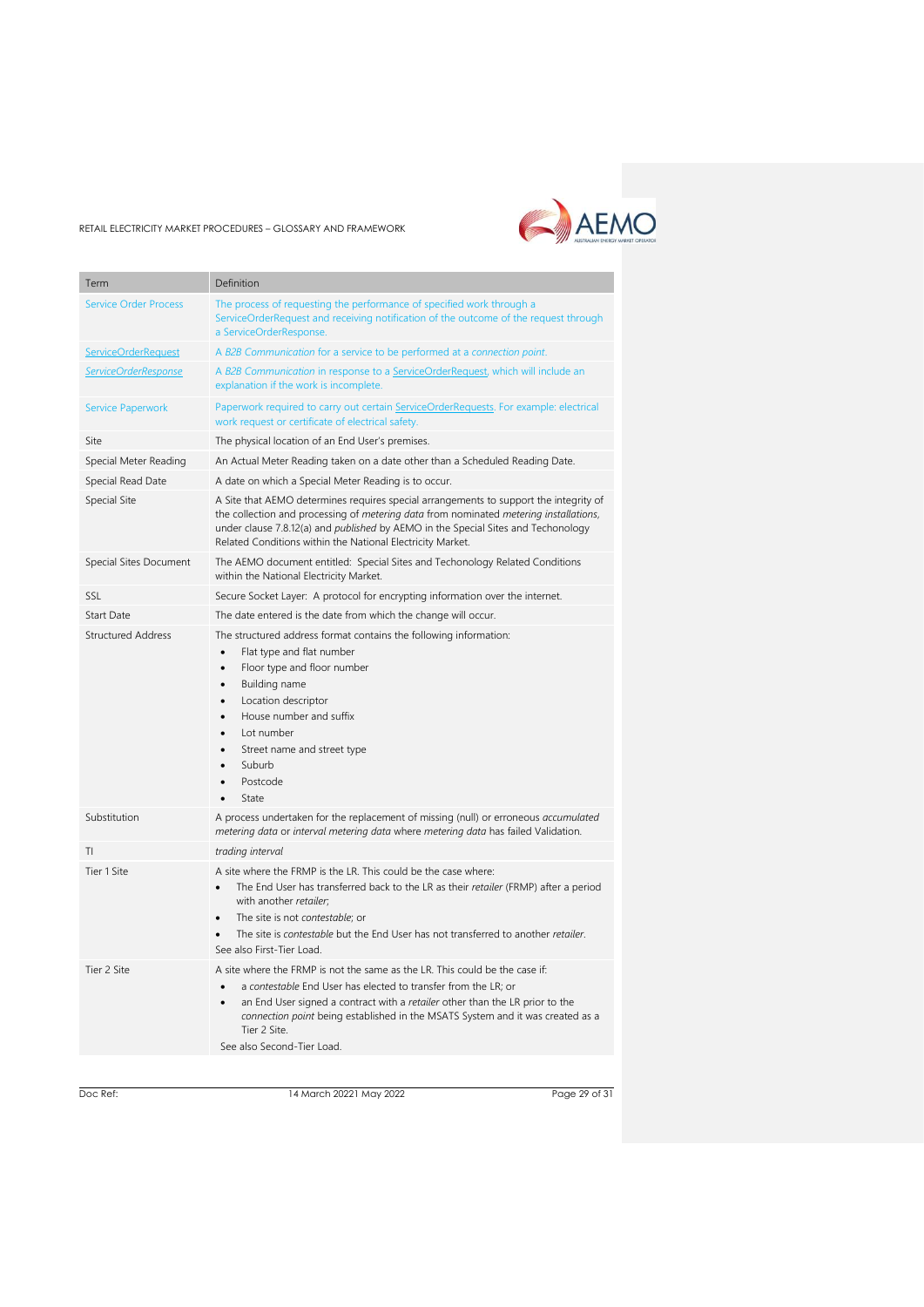

| Term                             | Definition                                                                                                                                                                                                                                                                                                                                                                |
|----------------------------------|---------------------------------------------------------------------------------------------------------------------------------------------------------------------------------------------------------------------------------------------------------------------------------------------------------------------------------------------------------------------------|
| <b>Timeframe Rules</b>           | As described in section 4.7 of the CATS Procedures, the rules that allocate the number<br>of business days to the following categories:<br>Objection Logging Period.<br>$\bullet$<br>Objection Clearing Period.<br>$\bullet$<br>Retrospective Period.<br>$\bullet$<br>Prospective Period.                                                                                 |
| <b>Timing Period</b>             | The time between two Timing Points.                                                                                                                                                                                                                                                                                                                                       |
| <b>Timing Point</b>              | Point in time when an activity occurs.                                                                                                                                                                                                                                                                                                                                    |
| <b>Timing Requirement</b>        | The Timing Points when an activity must be initiated or completed.                                                                                                                                                                                                                                                                                                        |
| <b>TNI Code</b>                  | Transmission Node Identity: A four character alpha-numeric code used to identify a<br>virtual transmission node or transmission network connection point.                                                                                                                                                                                                                 |
| TNI <sub>2</sub>                 | TNI Code assigned, by AEMO, to a distribution network into which energy normally<br>flows through a connection point between adjacent distribution networks that has a<br>single NMI.                                                                                                                                                                                     |
| <b>TNSP</b>                      | Transmission Network Service Provider                                                                                                                                                                                                                                                                                                                                     |
| <b>Transaction Type Code</b>     | As described in section 3.3 of the CATS Procedures, a code used in MSATS to identify a<br>need to change CATS Standing Data.<br>See Table 3-A of the CATS Procedures for a list of the MSATS Transaction Type Codes.                                                                                                                                                      |
| UFE                              | Unaccounted for energy                                                                                                                                                                                                                                                                                                                                                    |
| Uncontrolled Unmetered<br>Device | An Unmetered Device that operates 24 hours per day and has a variable load over a<br>repeated operating cycle (e.g. traffic signal, where applicable).                                                                                                                                                                                                                    |
| <b>Unmetered Device</b>          | Any electricity-consuming device that is installed at or near a connection point that is<br>unmetered, and the load consumed at that connection point is a market load.                                                                                                                                                                                                   |
| Unmetered Device Type            | Controlled Unmetered Devices or Uncontrolled Unmetered Devices                                                                                                                                                                                                                                                                                                            |
| Unmetered Load<br>Guideline      | The AEMO document entitled: Unmetered Load Guideline: Determination of Device<br>Load and Annual Energy Consumption for Type 7 Unmetered Devices.                                                                                                                                                                                                                         |
| <b>Unstructured Address</b>      | An address with the following format:<br>A string of text characters with a maximum length of 80 per line.<br>A maximum of 3 lines.                                                                                                                                                                                                                                       |
| <b>UOM</b>                       | Unit of Measure - Refer to Appendix B of MDFF Specification for format and allowed<br><b>UOM</b> values                                                                                                                                                                                                                                                                   |
| Validated                        | Metering data that has passed Validation.                                                                                                                                                                                                                                                                                                                                 |
| Validation                       | A process to test the veracity and integrity of <i>metering data</i> by the MDP when<br>preparing metering data delivery to AEMO and appropriate Participants.                                                                                                                                                                                                            |
| Verification                     | A process to compare energy data held in the metering installation with metering data<br>held in the <i>metering data services database</i> inclusive of scaling constants. This process<br>typically occurs when a <i>metering installation</i> is first installed, modified or reconfigured<br>(i.e. commissioned), or when the <i>metering installation</i> is tested. |
| <b>VICAMI Meter</b>              | A meter installed in Victoria as part of the Advanced Metering Infrastructure mandate<br>in Victoria. May be identified in MSATS as MRIM with RWD* ReadTypeCode when<br>remotely read or MRIM when manually read.                                                                                                                                                         |
| VT                               | Voltage transformer                                                                                                                                                                                                                                                                                                                                                       |
| <b>WIGS</b>                      | Wholesale, Interconnector, Generator and Sample.                                                                                                                                                                                                                                                                                                                          |

Doc Ref: 14 March 20221 May 2022 2006 31